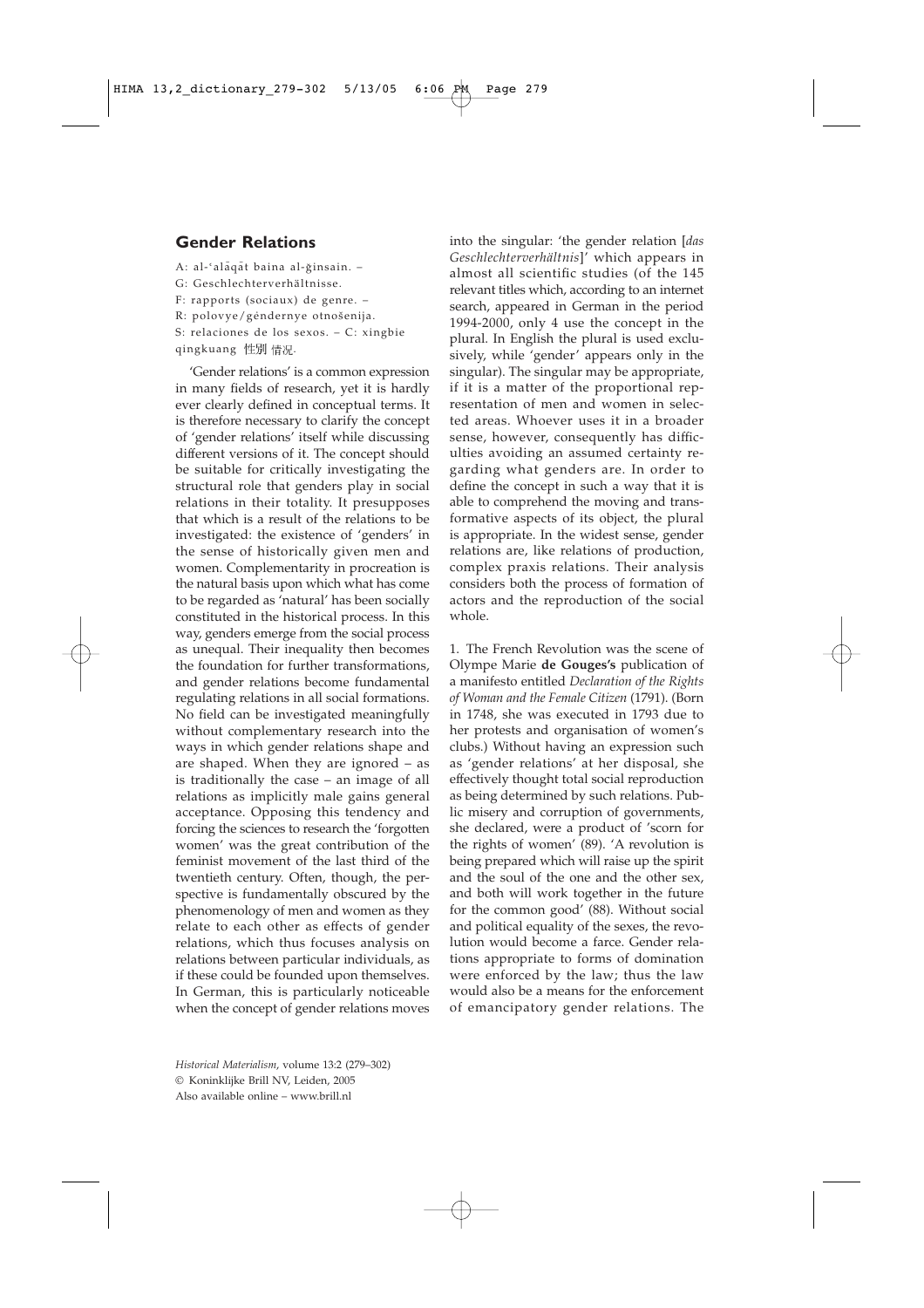'unnatural' domination of men over women was derived by **de Gouges** psychologically: the male, 'extravagant, blind, [. . .] bloated and degenerated, wants to command despotically a sex which possesses all intellectual capacities' (88). Women, kept like slaves in the contemporary society, would consequently, however, begin to rule as slaves over men (Friedrich **Nietzsche** later took up this point from an opposed standpoint, when he depicted the slave rebellion of women). **De Gouges** characterised that doubled reversal as the very quintessence of general ruination. Since its education had been neglected and it was without rights, the female sex developed deceitful forms of domination. Women thus became more destructive than virtuous; they applied their charm as a 'political instrument' for the cultivation of corrupt power over men; their weapon was poison. In all previous politics, there had been a de facto domination of women in the Cabinet, in the Embassy, in the Command of the Armed Forces, in the Ministries, in the Presidency, in the Bishoprics and in the Sacred College of Cardinals, and 'everything which the stupidity of men constituted [. . .] was subjected to the greed and ambition of the female sex' (92). **De Gouges** did not pursue, therefore, a victim discourse; she thought, at an early stage, the interpenetration of domination and oppression while presupposing a fundamental equality of the capacities of the sexes. More clear-sightedly than later feminisms, she saw the necessity to include the concrete social situation in the idea of the social construction of gender. The form of gender relations depended on morality [*Sittlichkeit*], justice and freedom. Brutes developed in deformed relations. The fact that women used their beauty as a lever for the acquisition of power and money was a consequence of their exclusion from regular participation in these goods: 'Yet mustn't we admit that in a society where a man buys a woman like a slave from the African coast, any other way to gain prosperity is closed to her?' (93). **Brecht** later formed a similar judgement (*Me-ti, GW* 12, 474).

**De Gouges** linked the oppression of women to their function in the reproduction of the species and further articulated both of these with the law of inheritance and women's lack of rights to the free expression of opinion. On the basis of their bondage (they were not allowed to name the father of their child), many women and, with them, their children, were thrown into poverty, an act ideologically reinforced by bigoted prejudices against public admission of fatherhood. 'The rich, childless Epicurean has no problem with going to his poor neighbour and augmenting his family' (94). The mingling that was actually occurring was hushed up in order to maintain the class barriers. However, **de Gouges** also declared marriage to be 'the grave of trust and love' (93). She demanded the entry of women into the national assembly (89), access to all public offices for all according to their capabilities as well as equal rights in paid occupations. The state's expenditure was to be publicly accounted for, the use of budgetary funds by women according to their needs to be demanded. A 'social contract' between the sexes was to protect the free decision of individuals on the basis of affection, protect their rights regarding joint assets and also give recognition to children born outside of wedlock. The opponents of these politics were 'the hypocrites, the prudes, the clergy and their entire infernal following' (94).

The following elements can be gained from **de Gouges** which strengthen a concept of gender relations: egalitarianism in relation to the sexes is heuristically fruitful; relations of subordination of one sex lead to brutality and the ruination of society; it is important to think actors in gender relations in their particular structures of power and subjugation (slave morality) and their consequences; law as a form in which the dominant relations are reproduced is to be noted in the *dispositif* of gender relations. The assignment of the reproduction of the species to women as a private affair instead of a social solution receives a fundamental significance.

2. Ethnological studies on gender relations in the development of humanity emerged with the evolutionism of the nineteenth century. They referred in the first instance to matriarchy and patriarchy. The most well known representatives are Johann Jakob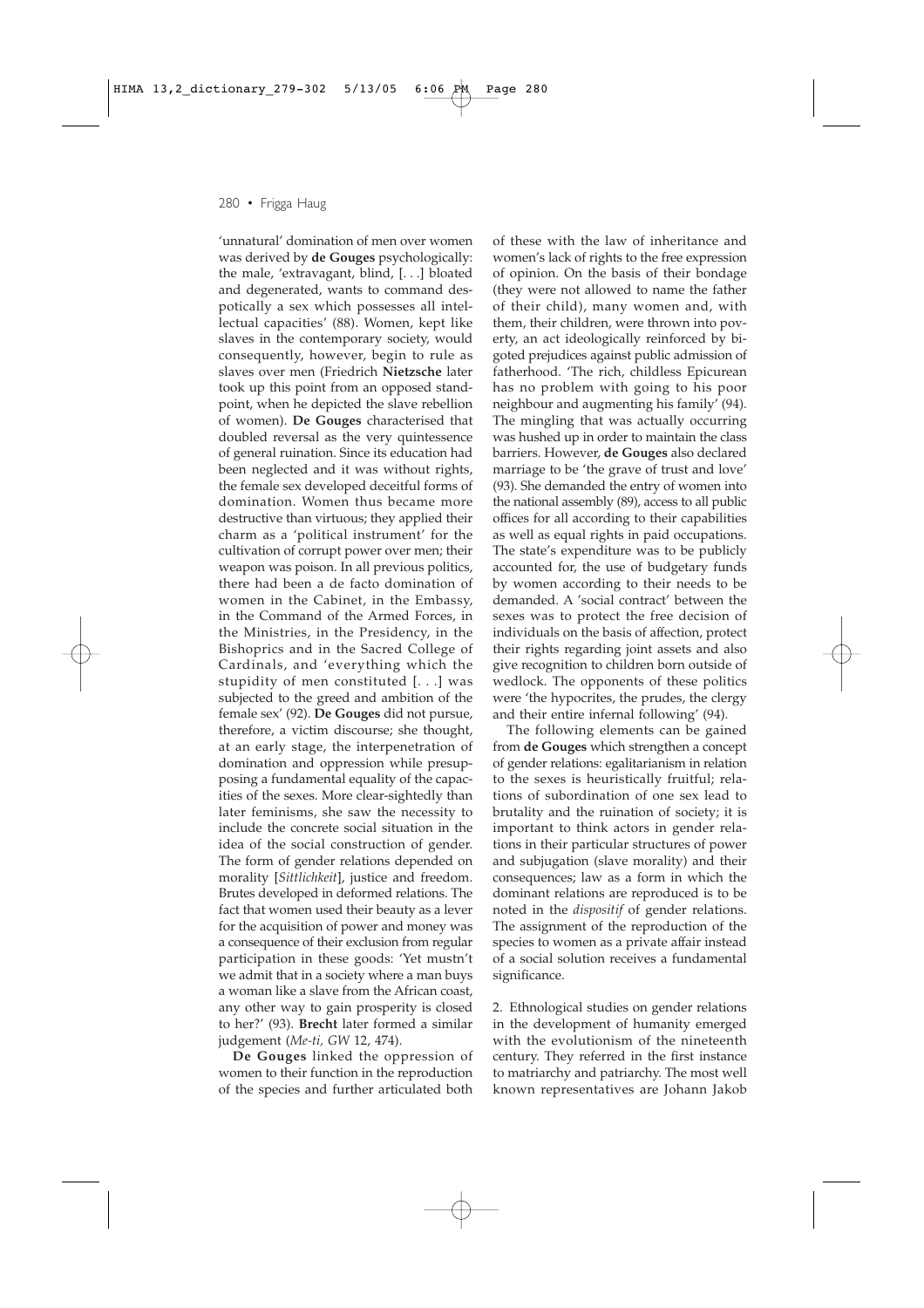**Bachofen** and Lewis Henry **Morgan**. The Jesuit Joseph-Francois **Lafiteau** (1724), who associated the image of feminine domination in antiquity and in Native-American groups with specific forms of social regulation such as autonomous self-governance of villages and a type of council system, is regarded as a precursor. He showed the connections between matrilineal systems of inheritance and descent, political rights of women and a differentiated spectrum of activities that undermined the focus upon the mother.

While preparing his work *The Origin of the Family, Private Property and the State*, **Engels** read **Bachofen**, alongside **Marx**'s excerpts from **Morgan** and others. It was **Bachofen** who became the most influential for the reception of this field of research in Marxism. Among others, Paul **Lafargue**, August **Bebel**, Franz **Mehring**, Max **Horkheimer**, Walter **Benjamin** and Ernst **Bloch** referred to him, and he also played a decisive role in later feminist discussions.

**Bachofen** presented (from 1861) empirical studies on the basis of a re-reading primarily of classical mythology. Central was the idea that the maternal principal was expressed in love, peace, freedom, equality, humanity and commonality and therefore that the dominance of women which was based upon matriarchy represented the 'civilised' part of humanity's history. He portrayed development as a violent-subversive dialectical process. Monogamous marriage was represented as a women's victory after a long drawn-out struggle against the humiliating institution of hetaerism. It was a victory that was difficult to win, because marriage as an exclusive association seemed to injure the divine decree. Hetaerism thus also appeared as accompanying atonement. Accordingly, he read Greek mythology as a history of the struggle between powers affirming the legality of marriage (Demeter) and those which sought to undermine it (those related to the hetaerism). The hard road from mothers to the domination of women conflicted, according to **Bachofen**, with the sensual and erotic dimensions of the 'life of women'; the latter eroded 'necessarily more and more the Demetrian morality and ultimately reduced matriarchal existence back to an Aphroditean hetaerism

HKWM – Gender Relations • 281

modelled on the full spontaneity of natural life' (102; trans. modified). 'The progress from the maternal to the paternal conception of man forms the most important turning point in the history of the relations between the sexes' (109); 'the triumph of paternity brings with it the liberation of the spirit from the manifestations of nature, a sublimation of human existence over the laws of material life' (ibid.). – **Bachofen**'s criteria became decisive for later debates concerning matriarchy: female lines of descent, group sexuality with the impossibility of determining the father; social and political communal participation, complemented by communal property, and including the contradictory gender stereotype of the womanmother, morally superior, on the one hand, natural, on the other. This final element served further to romanticise matriarchy as the originary form of social organisation.

**Bachofen** used the concept of 'gender relations' alternately in the singular or in the plural. He thought the sexes as fixed in their determinate qualities and limited his interpretations primarily to legal and religious forms. Departing from a strict attribution of that which is naturally female and male, he 'found' in classical mythology precisely those commonly accepted thoughtforms: the opposition of reason and emotion, nature and sensuality, intellect [*Geist*] and culture. Here, it can be observed how veneration of women and enthusiastic appreciation of a feminine nature can act as the reverse side of the oppression of women, by romanticising them in compensation. – Ernst **Bloch** (1987) diagnosed that **Bachofen's** heart was for matriarchy, his head for patriarchy, so that, at the end, he finally prophesised abhorrent communism as a return to the figure of the mother. – Because **Bachofen** derived the real relations of life out of their celestial forms (myths, religion) instead of vice versa, the real work, that is, of deciphering domination and oppression in gender relations and the utopian forms in which they were figured, remained still to be done.

**Morgan** (1871) combined a re-reading of ancient and particularly Greek and Roman sources as well as those of the Old Testament with ethnological reports about tribes in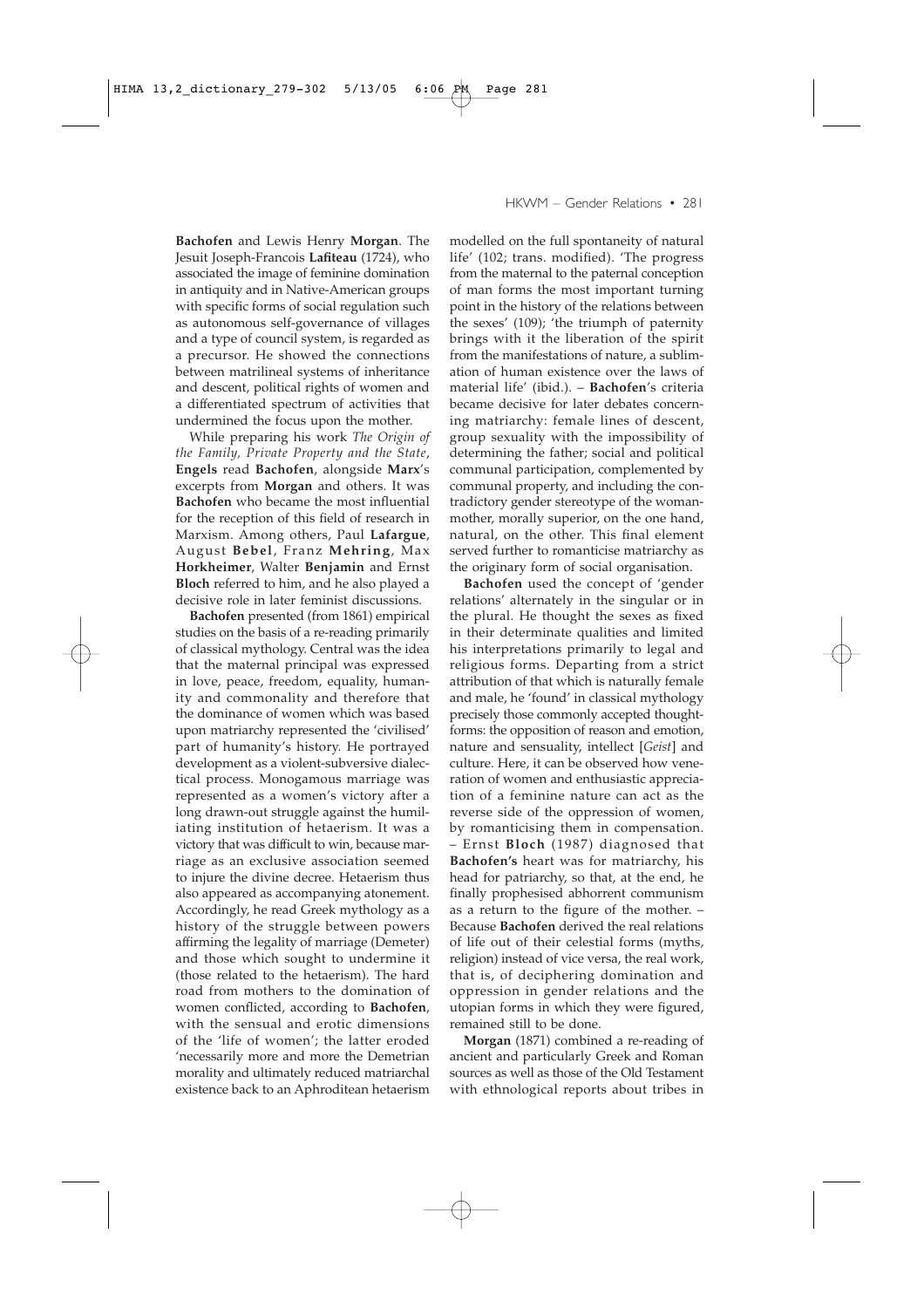Asia, Africa and North and South America (his fundamental reference was the Iroquois). He depicted two lines of history: technicalcivilising progress (invention and discovery) and the development of institutions from group marriage to the monogamous family and the state. The description of invention included livestock breeding, agriculture, pottery, in short, the whole of human life, since the question of the spread of humans over the whole of the earth depended on progress in the forms of sustenance of life (increase in the sources of sustenance). **Morgan** did not speak of matriarchy, but of descent in the female line; his chief criteria were economic: common occupation of land, work in common, a household of a communist type. According to his view, there had been an originary community consisting of equals. The development of private property led to the disintegration of collective structures. A chief focus of his research was the process of separation of family forms and lines of kinship; he comprehended the latter as passive, the family as active, and kinship structures as fossils of earlier forms of organisation. Forms founded upon descent in the female line interested **Morgan** because they preceded the emergence of property and its accumulation. – A theory of gender relations can gain from **Morgan** the ideas of the development of the productive forces, of the acquisition of the means of sustenance of life and of the forms in which procreation and child-rearing are organised, all of which are to be thought in their mutual interpenetration.

3. In his first sketch of a critique of political economy, the *Economic and Philosophical Manuscripts of 1844*, **Marx** spoke of 'both sexes in their social relations' (*MECW* 3, 243). This formulation can be used for a theory of gender relations. The early **Engels** spoke of the relation of the sexes, but he meant essentially the relationship between men and women. From their early writings, both **Marx** and **Engels** were concerned with manwoman relationships free from domination, anchoring this in the very foundation of their project of social emancipation. The famous sentence, taken up from **Fourier**, in which they argue that the 'degree of female emancipation' is 'the natural measure of general emancipation' (*HF, MECW* 4, 195), established the principle that the development of humanity is to be read off from the development of the relationship of the sexes, 'because here, in the relation of woman to man, of the weak to the strong, the victory of human nature over brutality is most evident' (ibid.). According to the *Economic and Philosophical Manuscripts of 1844*, 'the relation of the man to the woman', determines 'to what extent man's need has become a human need, to what extent man has become, in his most individual being, at the same time a social being' (*MECW* 3, 294).

The scenario of *The German Ideology* moves the problematic of the sexes onto centre stage. Among the 'moments', 'which have simultaneously existed from the beginning of history' is the one in which 'humans, who daily reproduce their material life, start to produce other humans, to procreate [. . .] This family, which in the beginning is the only social relation, later becomes subordinated when the increased needs create new social relations and the increased number of individuals creates new needs' (*GI, MECW* 5, 35). And, from the beginning, they state: 'The production of life, both of one's own in work and of others in procreation, already appears immediately as a double relationship – on the one hand a natural one, on the other hand a social one – social, in the sense that we can understand it as a cooperation of several individuals. From this we conclude that a certain mode of production or industrial stage is always connected with a certain mode of cooperation or social stage, [. . .] therefore the "history of humanity" always has to be written and elaborated in interrelation with the history of industry and exchange' (35). Unrecognised here is only that the complementary rule must also be regarded as valid, namely, that political-economic history is never to be studied in abstraction from the history of that natural-social relation. The remark that 'the family' becomes a 'subordinated relation' demands that the process of this subordination be specially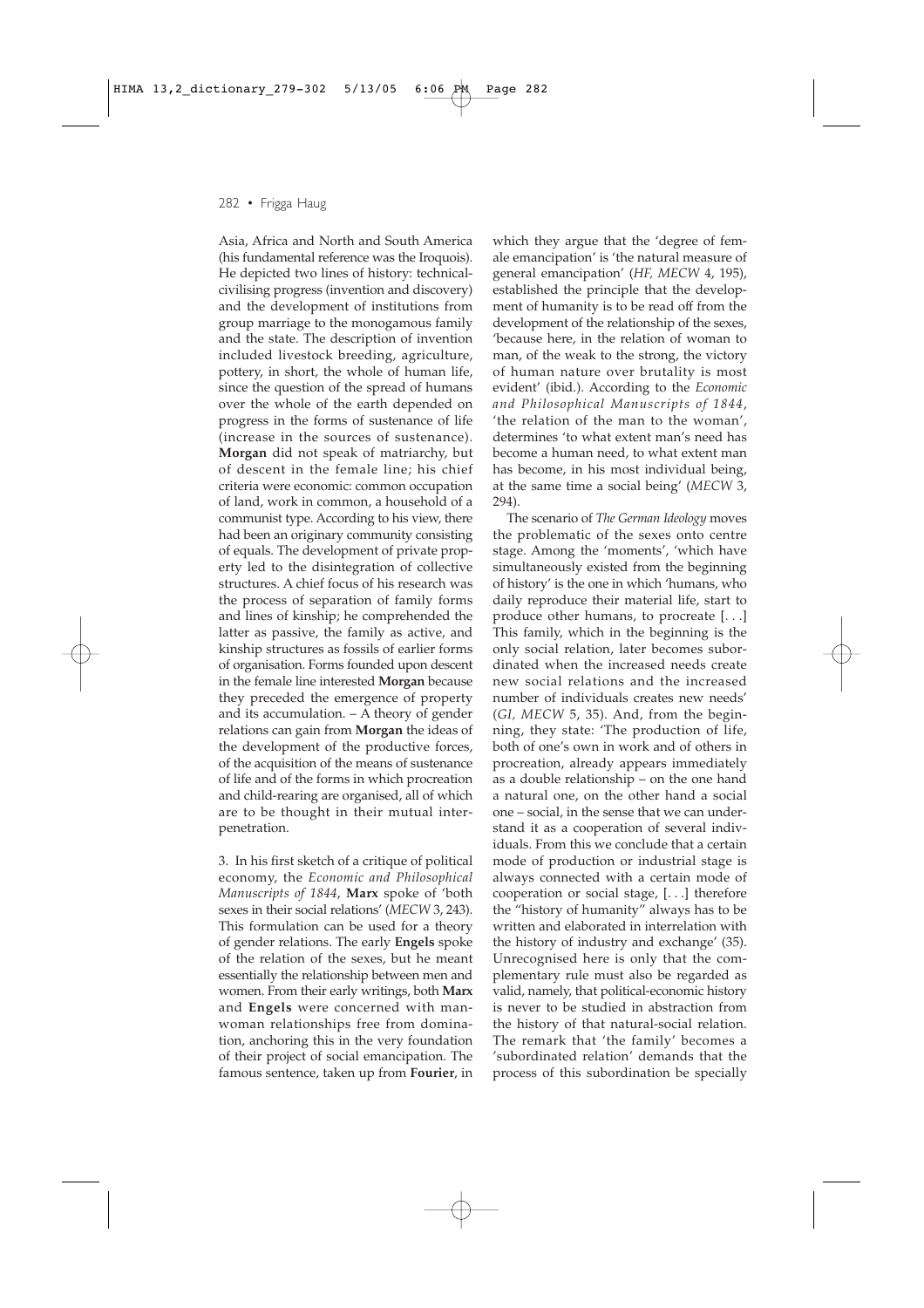investigated. *The German Ideology* contains a series of remarks regarding how development in this area proceeds. The 'unequal, quantitative just as much as qualitative, distribution of labour and of its products [...], that is, property, which has its seed, its first form, in the family where women and children are the slaves of men' (35) is regarded as fundamental. The 'latent slavery in the family' was comprehended as 'the first property', which, the authors emphasised, 'here already corresponds perfectly to the definition of modern economists, according to which it is the power of disposing of the labour-power of others' (35). The division of labour developed further together with needs on the basis of surpluses and, in turn, generated further surpluses, just as independent production of the means of life was both a result of an 'increase in population' and, in its turn, promoted this (30). The division of labour further contained the possibility of the possession by different individuals of 'pleasure and labour, production and consumption' (33); it was, therefore, at the same time a precondition of domination and of development. Two forms of domination which overlap each other had determined the process of history: the power of some to dispose of the labour-power of many in the production of the means of life and the power of (the majority of) men to dispose of women's labour-power, reproductive capabilities and the sexual body of women in the 'family'. The contradictory interpenetration caused the development of community to advance at the same time as the destruction of its foundations, supported and borne by gender relations, in which, for reasons bound up with domination, the socially transformed was claimed to be natural and the sensuous-bodily substance was subordinated together with nature.

In their works on the critique of political economy, **Marx** and **Engels** time and again ran into blockages that were forms in which gender relations were played out. Both noted carefully the composition of the new factory personnel according to sex. Marx made the following excerpt: 'The English spinning mills employ 196,818 women and only

HKWM – Gender Relations • 283

158,818 men; [. . .] In the English flax mills of Leeds, for every 100 male workers there were found to be 147 female workers; In Dundee and on the east coast of Scotland as many as 280. [. . .] In 1833, no fewer than 38,927 women were employed alongside 18,593 men in the North American cotton mills' (*MECW* 3, 244). After the analysis of a multitude of statistics, **Engels** came to the conclusion that in the English factory system in 1839 at least two-thirds of the workers were women. He called this a 'displacement of male workers', 'an over-turning of the social order', which would lead to the dissolution of the family and neglect of children. He did not consider further at this stage the gendered division of labour, leading him to think of the labour force as essentially male (*MECW* 4, 434 et sq.). A little later, he discovered that, in the social division of domestic and non-domestic labour, the agent of the first, independently of the respective genders, was dominated by the agent of the second. Such a discovery grasped a fundamental element of gender relations of domination. Nevertheless, **Engels** gave an account of the outrage over the situation of the factory workers essentially with moral categories (deterioration of morals). This made it difficult to see the context as an effect of gender relations specific to conditions of capitalist exploitation. He recognised 'that the sexes have been falsely placed against one another from the beginning. If the reign of the wife over the husband, as inevitably brought about by the factory system, is inhuman, the original rule of the husband over the wife must have also been inhuman' (*MECW* 4, 438). He located the problem in the community of goods with unequal contributions, concluding that private property corroded the relationships of the sexes. Conversely, he thought that the proletarian family, because it was without property, was free of domination. 'Sex-love in the relationship with a woman becomes, and can only become, the real rule among the oppressed classes, which means today among the proletariat. [ . . .] Here there is no property, for the preservation and inheritance of which monogamy and male domination were established' (*MECW* 26, 180). The idea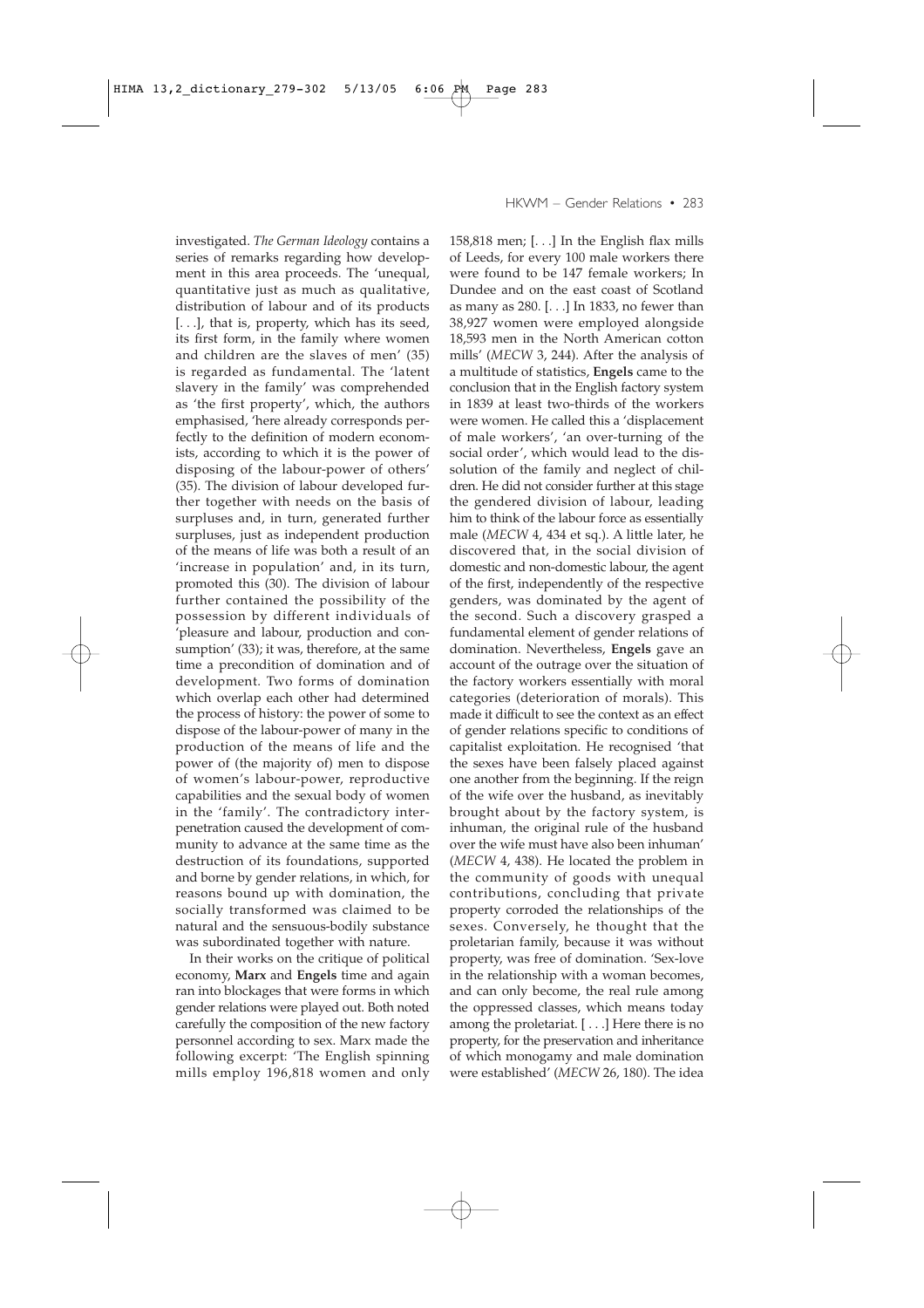functioned as an ethical ideal in the workers' movement. As a pronouncement on an actual here and now, it was always contradicted by the facts. It misunderstood theoretically the function of the division of labour between house and factory and therefore the role of gender relations in the reproduction of capitalist society. **Engels**'s further interest was directed in particular to the man/woman relation, not the investigation of how gender relations traverse all human practices. He expected from communist society that it would 'transform the relations between the sexes into a purely private matter [. . .] into which society has no occasion to intervene. It can do this since it does away with private property and educates children on a communal basis, and in this way destroys the two bases of traditional marriage, the dependence rooted in private property, of the women on the man, and of the children on the parents' (*MECW* 6, 332; trans. modified).

In *Capital*, Volume I, **Marx** noted that the maintenance and reproduction of the working class as a condition for the reproduction of capital remained left 'to the labourer's instincts of self-preservation and of propagation' (*MECW* 35, 572). This is the case, except for forms of 'care for the poor' and 'social welfare', but can nevertheless mislead theory into no longer focusing its interest on the process as a private matter and possibly to treat it as a mere gift of nature. An effect of the control of men over women in the family consists in the lesser value of the labour of women compared to that of men. This situation makes women's work particularly suitable for capitalist exploitation as cheap labour.

**Marx** evaluated official reports in which the workers appeared grammatically, in the first instance, as gender-neutral; as soon as there were women and children, they were named as extras and as a peculiarity. Thus an implicit masculinity appeared in the diction; at the same time, Marx registered that woman and children were replacing male workers. In a context of unchanged gender relations, this practice brought about the destruction of the natural foundations of the working class. Since the masculinity of the proletariat was implicitly assumed

in the texts, it was not really made explicit that the form of wage-labour actually presupposed the male wage-labourer, precisely because gender relations in which the labour of the production of the means of life (in so far as this occurred in commodity forms) is a social affair which occurs under private forms of domination. The reproduction of the workers (*MECW* 35, 182), on the other hand, entrusted privately to individual families, did not appear to be a social affair. The interpenetration of capitalist exploitation and the division of labour in traditional gender relations demonstrated that capitalist production is based, among other elements, upon the oppression and exploitation of women. – In the midst of concentrating on capitalism, Marx had a flash of inspiration: 'However it still remains true that to replace them they must be reproduced, and to this extent the capitalist mode of production is conditional on modes of production lying outside of its own stage of development' (*MECW* 36, 108). (The idea was taken up by Rosa **Luxemburg** in *The Accumulation of Capital*.)

Already in the *Economic and Philosophical Manuscripts of 1844*, **Marx** had noted 'a greater economic independence' of women, because 'a wider area of employment opportunities has been opened up' to them by 'changes in the organism of labour', as a result of which 'both sexes [had been] brought closer together in their social relations' (*MECW* 3, 243; trans. modified). In *Capital*, Volume I, he then directed his attention to the 'peculiar composition of the body of workers, composed of individuals of both sexes' (*MECW* 35, 424 et sq.), and finally the placement of women 'in socially organized processes of production outside the domestic sphere' as a 'new economic foundation for a higher form of the family and of the relation between the sexes' (489). Here, the relation (in the singular) is actually meant as an attitude or disposition to one another, emanating out from relations in work into all fields. The co-operative labour of the sexes in close quarters and at night was regarded by Marx, under the given relations of production, as a 'pestiferous source of corruption and slavery' (ibid.; cf. **Engels**, *MECW* 4, 438); the hope remained, however, that they would become a 'source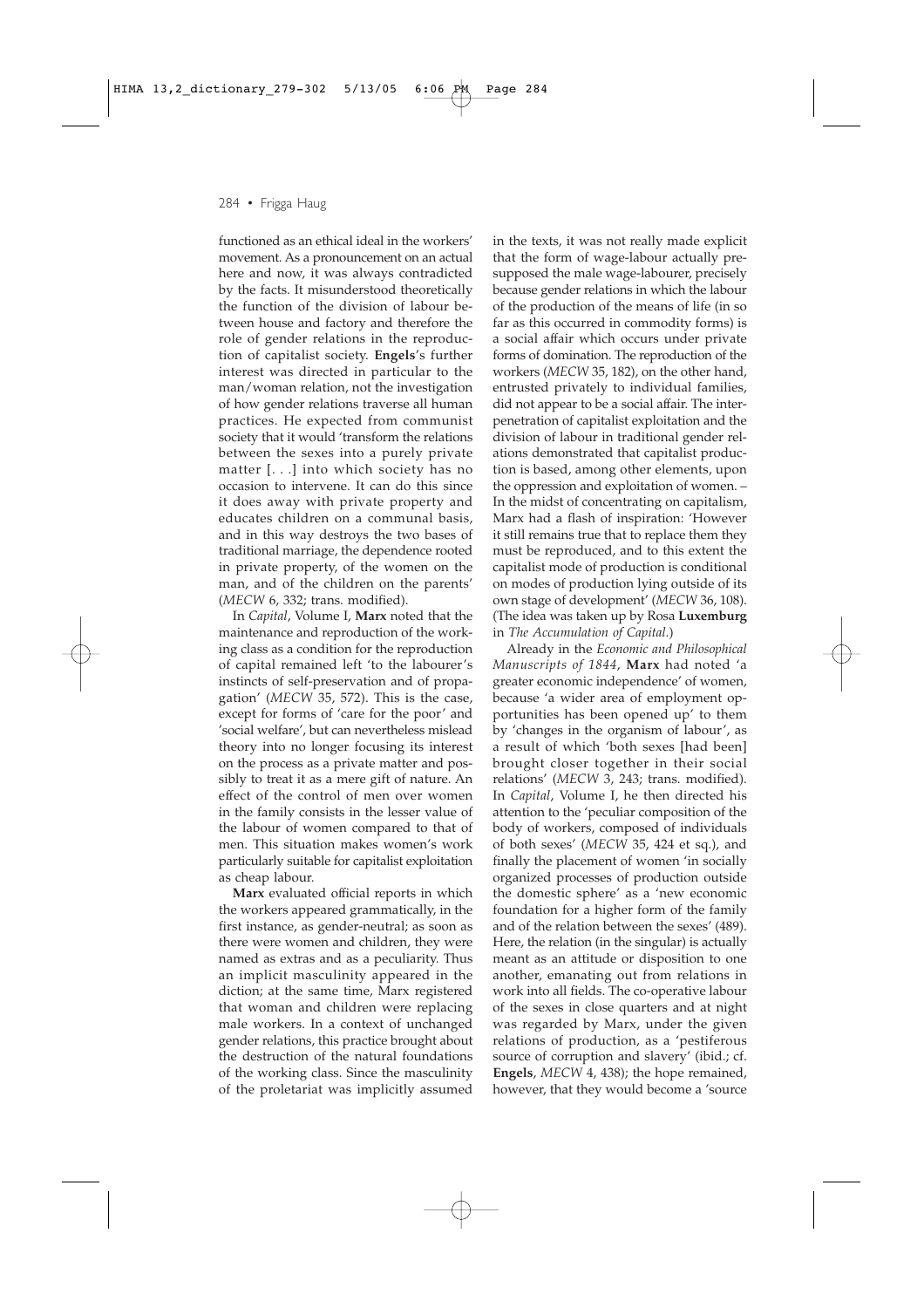of humane development' as soon as 'the process of production is for the worker' (ibid.). – This perspective was restricted in the lands of state socialism to the professional occupation of women. Since the totality of labour necessary for reproduction and its reinforcement in morality, law, politics (in shorthand: ideology), sexuality and so forth did not enter into the analysis, this solution misunderstood the persistence and complexity of gender relations. – In the workers' movement, that foreshortening lead to the adoption of a theory of the succession of the struggles for liberation, in which it was forgotten that gender relations are always also relations of production, and thus how strong are the relations of reinforcement and support for the reproduction of the current form of relations in their totality. The relations of production cannot, therefore, be revolutionised first and, only later, the gender relations.

In the last three years of his life (1880– 2) **Marx** made copious ethnological excerpts from **Morgan**, John Budd **Phear**, Henry Sumner **Maine** and John **Lubbock**. Lawrence **Krader** designated them as an 'empirical ethnology that is simultaneously revolutionary and evolutionary' ('Introduction', Marx 1972, 12). He understood their perspective in the following way: 'the originary community, consisting of equals, is the revolutionary *form* of society which will have a new content after the historical transformation which humanity has experienced and after exploitation in the form of slavery, serfdom and capitalism has been overcome' (14 et sq.). He thought he had found in ethnology proofs for the possibility of co-operative institutions and communal, community-oriented labour relations.

The excerpts from **Morgan** constituted the major share of this work. The focal points of the 'family' and kinship make them fruitful for the question of gender relations. **Marx** mostly followed **Morgan**'s views, so that astonishment when gender relations are not mentioned and when they are treated applies to both authors. The material suggests the view that human development proceeded from an original communist equality to domination and oppression

### HKWM – Gender Relations • 285

through the emergence of private property, that this process was accompanied by progress and, crossing stages of barbarism, led to civil society. Inventions and discoveries assured not only survival, but also the possibility of surplus and thus the foundations for the emergence of wealth, which became an historical reality to be privately appropriated.

**Marx** excerpted exactly the kinship lines demonstrated by **Morgan** – from the family related by blood to the punaluan and the syndyasmian or pairing family, to the patriarchal family (which he held, with **Morgan**, to be an exception) and to monogamy. What interested him in **Morgan** was the idea, later to be more fully developed by **Bloch**, of a non-contemporaneity. 'The system has out-lived the uses from which it emerged, and survives as if those uses were still valid, even though such a system is in the main unsuited for present conditions' (Marx 1972, 135). Which women and which men were allowed to marry each other in group marriage thus became relevant because the tribal lines of the gentes were determined in this way. Everywhere there were female lines of descent, and the children remained with the mother or with the gens of the mother. The father belonged to another gens. At the beginning of humanity's development inventions, aimed at the acquisition of the means of subsistence and were in this way easily conceivable for both sexes. 'Common estates and agriculture in common must have led to communal housing and a communistic household. [...] Women received stability and security, provided with common supplies and households in which there own gens had a numerical predominance' (344). The situation of women deteriorated 'with the rise of the monogamous family, which abolished the communal dwelling, placed the woman and mother in a single family dwelling in the midst of a purely gentile society and separated her from her gentile kin' (ibid.). One gains the impression that regular military campaigns led to the invention of better weapons and to the formation of military leaders; the bow and arrow, the iron sword (barbarism) and firearms (civilisation) were regarded as important inventions.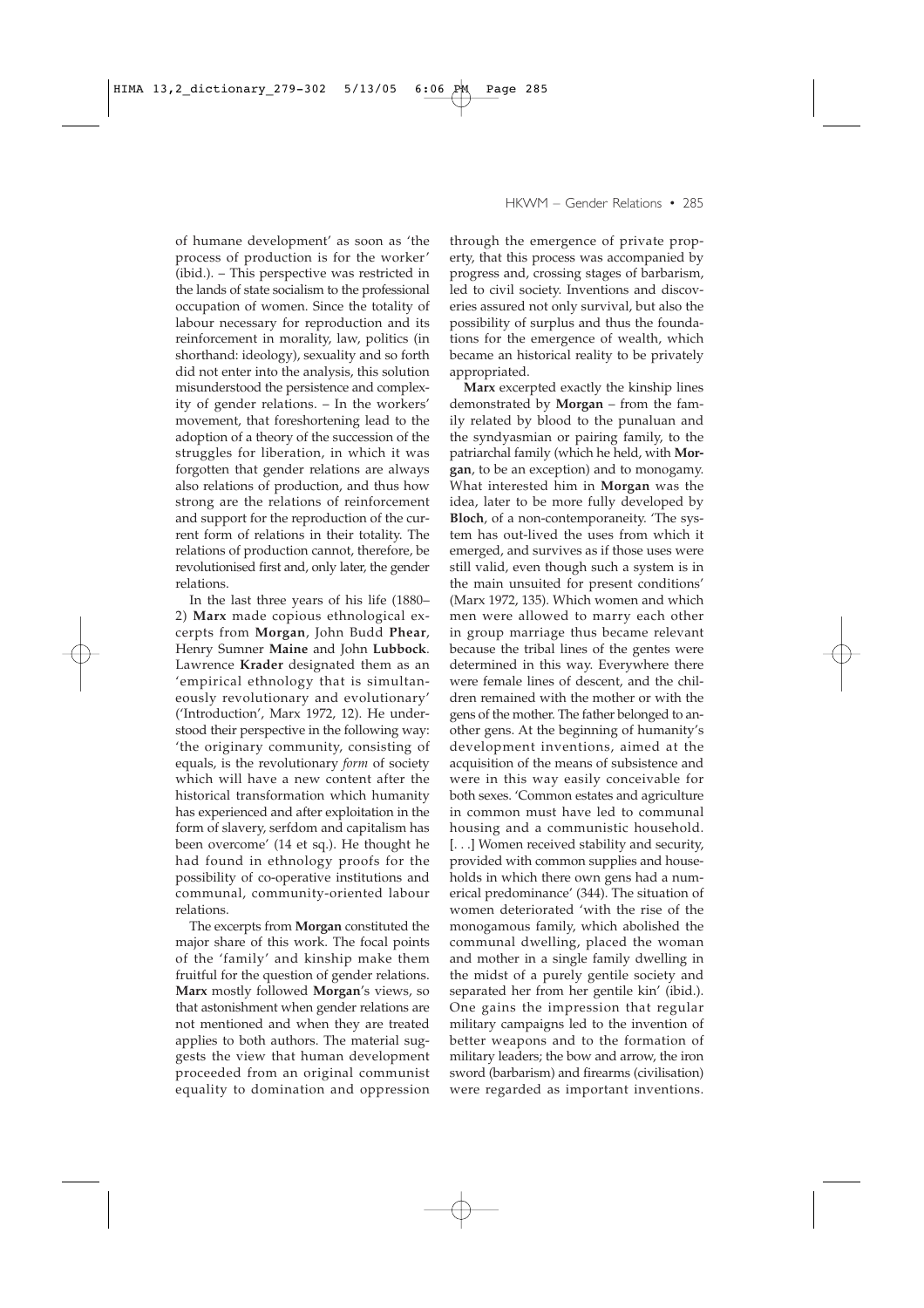Inasmuch as chieftains, councils and political assemblies are considered – the selection criteria are noted as personal competence, wisdom and eloquence (199) – women are represented only enigmatically: the Iroquois 'women were allowed to express their wishes and opinions through a speaker which they had selected themselves. The council made the decision' (227). After the forms of marriage, the excerpts are concentrated on the development of the cultivation of grain, domestication of animals, military campaigns and the development of property, and later the development of political society. The activity of women, however, is conspicuous by its absence. For example, the following isolated note from **Morgan**'s presentation of the Moqui-Pueblo Native Americans appears (without commentary): 'Their women, generally, have control of the granary, and they are more provident than their Spanish neighbours about the future. Ordinarily they try to have a year's provisions on hand' (Morgan 536; Marx 1972, 179). One can implicitly gather that responsibility for children – as presumably also for births; at any rate, humans multiplied rapidly, but even this notice only obtains a reference to increased means of consumption (172) – held women back from the warpath. Such wars, however, when successfully issuing in conquests, lead to an accumulation of wealth. 'Following upon this, in course of time, was the systematic cultivation of the earth, which tended to identify the family with the soil, and render it a property-making organization' (Morgan 543; Marx 1972, 184). This sheds light on the seeming 'naturalness' of male property, succession according to patrilineal descent and corresponding monogamy. Finally, the head of the family (male) became 'the natural centre of accumulation' (ibid.).

Concentration on the history of men occurred rather implicitly, and was often revealed in the spontaneous choice of words. **Marx** noted: 'The higher qualities of humanity begin to develop on the basis of the lower stages: personal honour, religious feeling, openness, masculinity and courage now become common character traits, but also cruelty, treachery and fanaticism' (Marx 1972, 176). He did not appear to note the

androcentrism. – As long as there was no private property, matrilineal descent was clearly just as little problematic as was the mother's authority. **Marx** wrote again without further explanation: 'as soon as more property had been accumulated [. . .] and an ever greater part was in private possession, the female line of descent (due to inheritance) was ripe for abolition' (342). Parentage was now defined according to the father (patrilineal). This was possible due to the fact, among other reasons, that the gradually forming 'political' positions of power (chieftains, councillor, judge) were occupied by men as well.

In **Morgan**'s reading of **Fourier**, **Marx** noted an extension of earlier definitions of the family and of its relations to the broader society: '**Fourier** characterized the epoch of civilisation according to the presence of monogamy and private ownership of land. The modern family contains in essence not only *servitus* (slavery), but also serfdom, since from the beginning it had a relation to services for agriculture. It contains in itself in miniature all of the antagonisms which later were widely developed in society and the state' (Marx 1972, 53).

It can be inferred from the study of **Morgan** and **Marx** that war and private property determined gender relations, undermining the originary community and thus promoting development on the basis of inequality. – Unfortunately, Marx abandoned a form of ethnological research which, after the complications of who was allowed to marry whom and how descent in the female line and primitive communism were connected, considered the activity and lives of women.

The re-reading of ethnological studies that broke this silence was the later work of Marxist and feminist ethnology. Claude **Meillassoux** criticised **Marx**'s reading (and its continuation by **Engels**) for having stumbled 'into the ideological trap of blood kinship' and claimed that they had failed to apply their own method, namely, that of analysing the 'reproduction of life' and the relations of production as 'social relations of reproduction' (1994, 318). This critique can be extended to the treatment of gender relations by all of the classics. – A more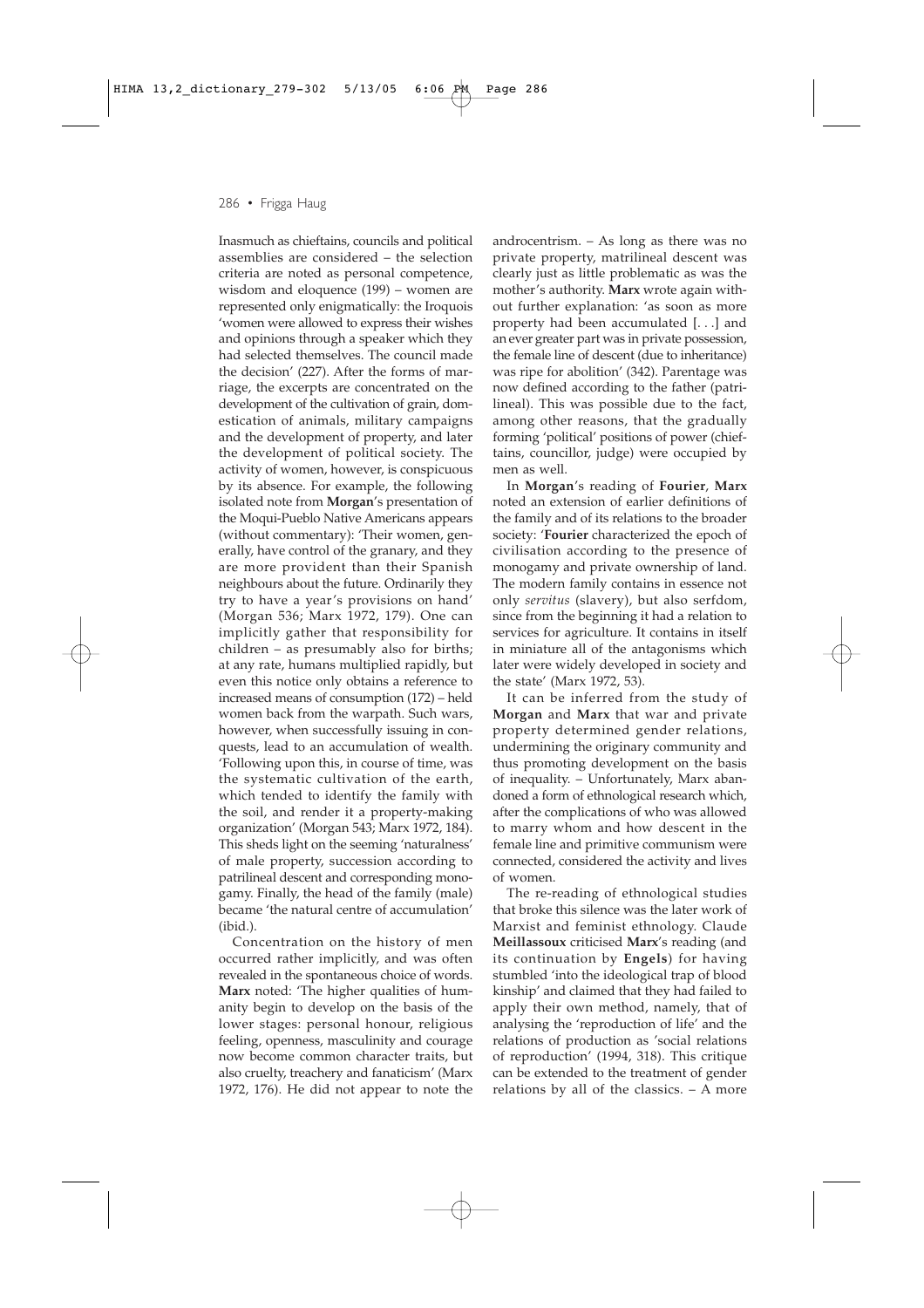sophisticated version of gender relations in the development of humanity remains almost invisible in historiography, if female labour in the context of total social labour and the participation of women in politics and administration are not searched for with the attentive eye of a detective.

The *Ethnological Notebooks* of Marx were first published in 1972 by Lawrence **Krader. Engels**, however, had already in 1884 summarised **Marx**'s excerpts from **Morgan** and the notes from his own reading of **Bachofen** in *The Origin of the Family, Private Property and the State*, thus providing the material and the style in which the oppression of women was thought. Simultaneously, he had thus strengthened a mode of reading that, to a certain extent, comprehended gender relations as an addition to, and outside of, the relations of production. In his famous passage on monogamy (taking up an insight from *The German Ideology*) he opened up a personal relation into a social one by means of the application of the concept of class to the man-woman relationship: 'The first class conflict [. . .] coincided with the development of the antagonism between husband and wife in monogamous marriage, and the first instance of class oppression with the oppression of the female sex by the male' (*MECW* 26, 175). Furthermore, with monogamous marriage began an 'epoch in which every step forward was simultaneously a relative backward step, in which the well-being and the development of the one group prevail through the misery and repression of the other. It is the cell form of civilized society in which we can already study the nature of the oppositions and contradictions which fully develop therein' (ibid.). – **Marx** had noted to the contrary, incidentally, that 'the family – even the monogamous family – could not form the natural basis of gentile society, just as little as today in bourgeois society the family is the unity of the political system' (Marx 1972, 285).

**Engels**'s stirring rhetoric conceals the fact that the form of monogamous marriage does not imply any specific labour relations. Concepts such as 'antagonism, classes, well-being and misery' allowed gender relations to be regarded as mere relations of HKWM – Gender Relations • 287

subjugation – as after a war – and not as practices of both sexes. Thus studies on gender relations did not lead to a comprehension of the connection of relations of production, but rather, on the contrary, to a separation of the terrains of the production of *life* and the production of the *means* of life. That, admittedly, corresponds to the development of capitalism, but nevertheless prevents one from seeing precisely the generalising imposition of obligations as an effect of the relations of production. In the Preface to *Origin*, **Engels** sketched out what was supposed to be understood by 'production and reproduction of immediate life': 'On the one hand, the production of the means of life, of the objects of food, clothing and shelter and the tools necessary for that production; on the other hand the production of human beings themselves, the propagation of the species' (*MECW* 26, 135 et sq.). He named both 'production' and thereby established the starting-point for a theory of gender relations. However, he impeded its further elaboration by definitions which appeared to establish all labour (nutrition, clothing and housing) on the one side, and, on the other, the family; the latter was distinguished not by specific labour connections, but, rather, through relations of kinship. Consistently, following **Marx**'s notebooks of excerpts, he noted in detail, in *Origin*, the variants of organisation of sexual relations and reproduction, but did not note what the relation was between the labour carried out in the family and total social labour and to the reproduction of society. To this extent, his work can be read as a failure to write the history of gender relations as a dimension of the relations of production. Instead, he treated the levels of sexuality and morality – in which **Engels**, as **Bloch** noted, obeyed 'puritanical motives' when he proclaimed monogamy to be a female victory against 'disorderly sexual dealings' and claimed a 'mysterious seizure of power' of men on the basis of taking up, all too unconsidered, ideas from **Bachofen** (1967). – **Engels** gathered much material in order to prove the humiliation of women. However, it also escaped him in this instance that gender relations determine the *whole* society and are not restricted to the domestic sphere.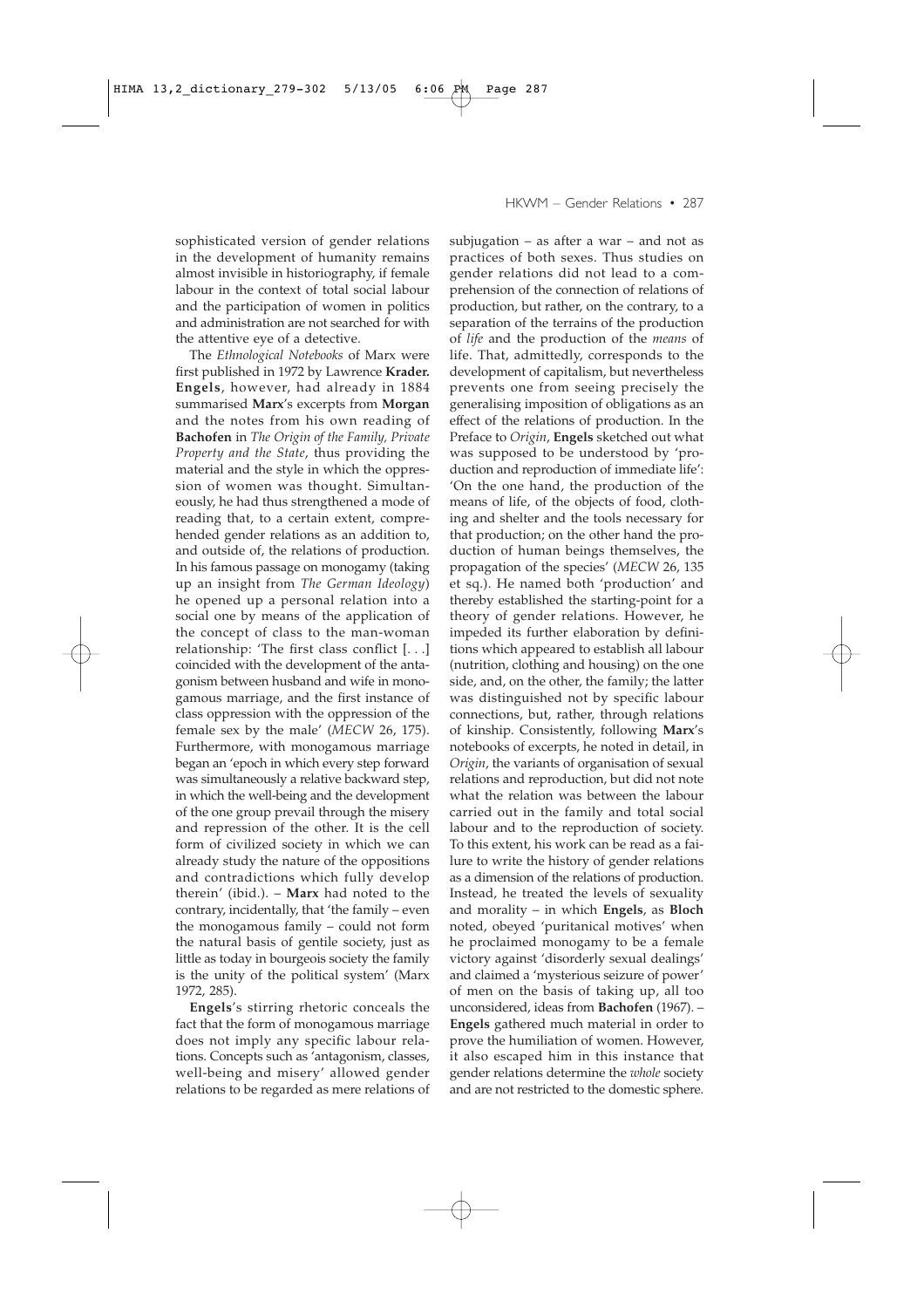His most famous sentence in this connection presented women as mere victims: 'the overthrow of matriarchy was the *worldhistoric defeat of the female sex*' (*MECW* 26, 168 et sqq.).

**Engels**'s perspective for liberated gender relations was the inclusion of women in industry, a movement which he saw already becoming a reality in capitalistically organised production, because modern industry 'not only allows female labour on a large scale, but in fact formally demands it, and [. . .] strives more and more to dissolve private domestic labour into a public industry' (*MECW* 26, 261). Since this perspective defined the state-socialist project, the problems can be studied in concrete and historical terms.

*Critical conceptual summary* – The critical survey of **Marx** and **Engels** demonstrates the approach to comprehend gender relations as relations of production just as much as its abandonment. The greatest barrier proves to be the tendency to think of gender relations as relationships between men and women. It must obviously become a rule to investigate the different modes of production in history as always also gender relations. Neither can be comprehended without the answer to the question of how the production of life in the totality of the relations of production is regulated and their relation to the production of the means of life, in short, how they determine the reproduction of the whole society. That includes the differential shaping of genders themselves, the particular constructions of femininity and masculinity, just as much as the development of the productive forces, the division of labour, domination and forms of ideological legitimation.

4. Politics concerning gender relations emerge in the history of Marxism as a struggle against the ban on abortion, as a demand for gainful employment for women and equal wages for the same work, but also as demands for a better family life (among others, by Clara **Zetkin**), as a promise to raise women up out of the restrictive confinements of the domestic sphere (**Lenin**,

alongside many others), and as an attempt to liberate also the feminine psyche from its love-prison (Alexandra **Kollontai**). Finally, in the late twentieth century, there was the demand to create the preconditions that would allow the combination of family work and paid employment. In short, the question of gender relations always emerged as the 'women's question', which took no account of its connection to the relations of production.

An exemplary exception stands out in Antonio **Gramsci**'s notes on Fordism. His point of departure was the rationalisation of labour on the assembly line (Taylorism), the related creation of 'a new type of man' among workers and the political regulation of structural conditions. **Gramsci** introduced the concept of *historical bloc* for this process. He understood by this the combination of groups in the dominant power relation – in this context, the combination of the mode of mass production, private life-styles and state-sponsored campaigns concerning morality (Puritanism/Prohibition). From this perspective, gender relations emerged, in the first instance, as a particular subjugation of men under intensified 'mechanical' exhausting work conditions for higher pay which allowed the support of a family and recreation, and which, in turn, was necessary for the maintenance of precisely this Fordist labour subject. His exhausting work conditions required specific morals and ways of living, monogamy as a form of sex which did not waste time or indulge in excess, little consumption of alcohol, and the formation of housewives who watched over (and were accordingly actively engaged in promoting) discipline, life-style, health and nutrition of the family, in short, the mode of consumption. One sees the disposition of the genders and thus essential aspects of their construction, along with political regulations. Among other aspects, it can be seen how this whole structure was transformed with the change of the mode of production, and the essential points of articulation that flexibly hold capitalist society together can be recognised in this process. Related to the transition to the hightechnological mode of production, **Gramsci**'s insights teach us how to investigate the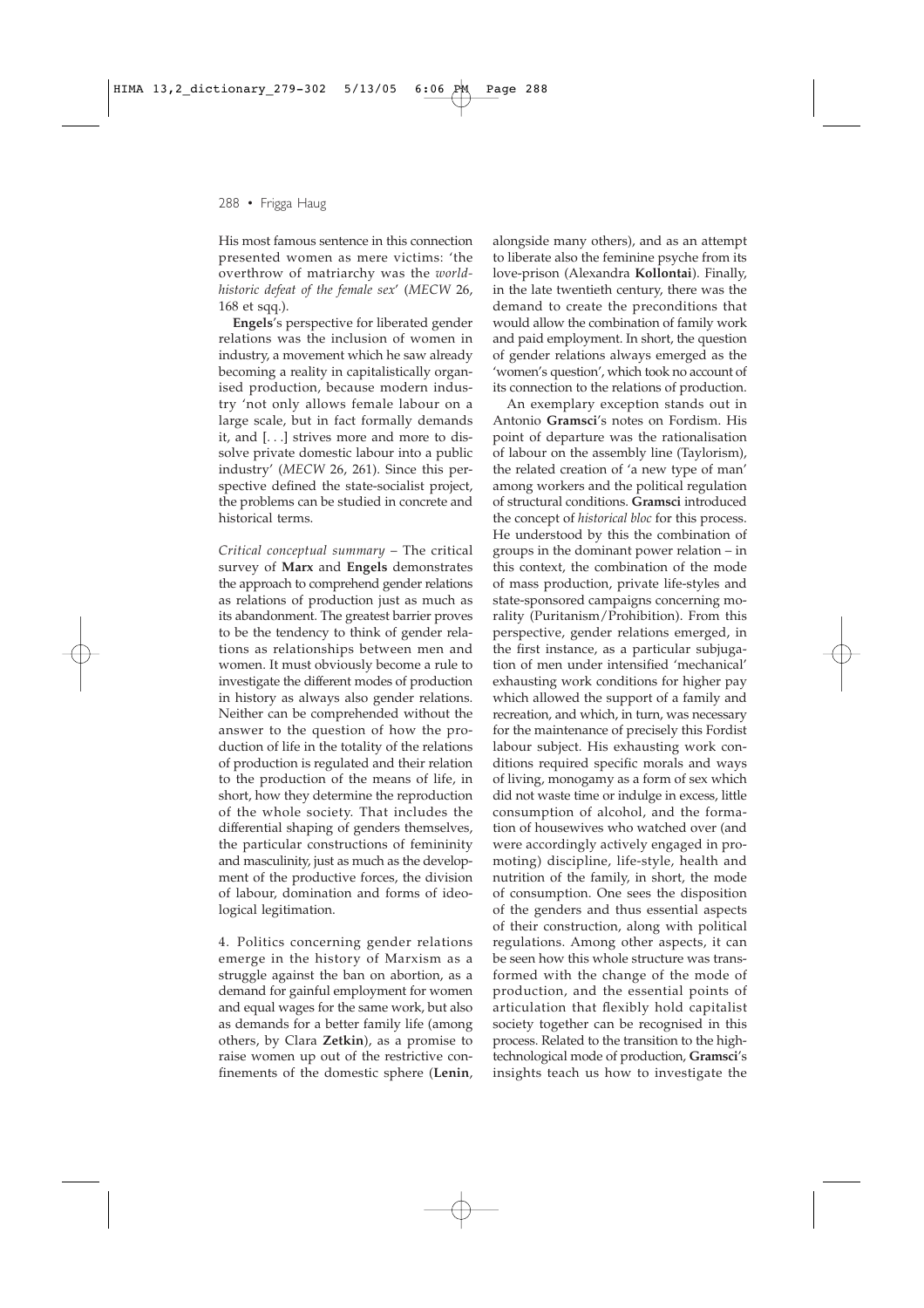transformation of the relations of manual to mental labour by the new mode of production through an examination of gender relations: the new mode of production requires less labour-power than other types and its hegemony is correspondingly differently enforced; it needs another type of intervention by the state; it produces another effect on the terrain of civil society and so on. The question of the new labour subject must include the new determination of gender relations, precisely because it concerns life-style, maintenance and development, which, to a certain extent, represent a 'marginalised centre' of social relations (cf. F. Haug 1998).

5. The book on the subjugation of women published by John Stuart **Mill** together with his wife, Harriet **Taylor**, and their daughter Helen in 1869 aroused a great sensation and was translated into German in the same year. The goal was a kind of social psychology of gender relations as a foundation for the political and legal equality of women in order to support the struggles for the right to vote, the right to work and the education of women. **Mill** and **Taylor** used the concept of gender relations, even though it became unrecognisable in the German translation ['*Beziehungen zwischen den Geschlechtern*', 'relationships between the sexes'] (Mill 1997, 3). The primary terrains upon which existing gender relations were thought were habits and feelings, opinions on the nature of men and women and their current positions in society which were derived from such opinions, above all in terms of their legal status. Since 'the subjection of women by men' was 'a universal habit', every deviation from this appeared as 'unnatural' (16). Their research was consequently directed toward the terrains of everyday experience, the morality regulating it and the law. The assumption of the naturalness of the 'feminine' was criticised, and instead comprehended as a product of an education in dependency, a 'result of forced repression in some directions, unnatural stimulation in others' (28). The main focus of their work was the legal treatment of women: for example, the marriage contract (35 et seqq.),

HKWM – Gender Relations • 289

which they portrayed historically from stages of violence to the modern form of 'slavery' in which women, to a large extent without legal status and without property, owed obedience to their husbands, 'in a chronic situation of bribery and intimidation combined' (14), until, finally, a gradual correction in the direction of the right of divorce. Olympe **de Gouges** remained unnamed, but her ideas are certainly present. 'Marriage', declare **Mill** and **Taylor**, 'is the only actual bondage known to our law. There remain no legal slaves, except for the mistress of every house' (102). Humanity would gain infinitely if women were allowed to develop their capabilities and to apply them (105 et sq.). According to the assumption of a masculine arbitrary violence, no attempt was undertaken to establish a connection to the relations of production. Their own field of experience, the fate of women of the bourgeoisie, allowed them also to overlook the formation and education of the female proletariat. – It remains to be recorded that, since the end of the eighteenth century, insight into the constructed nature of gender, in particular, the gender of women – first, in **de Gouges**, now in **Mill/Taylor** – belonged to the standard stock of knowledge. Two centuries later, this insight emerged again with no sense of its own history, as if it were the most novel of all ideas.

Just seventy years after **Mill/Taylor**, Virginia **Woolf**, writing in a context in which bourgeois gender relations had remained relatively stable, bade farewell to the hope that society would gain when women were placed on an equal footing with men and could take up the careers reserved for and practised by men. In this case, she argued, women would become just as 'possessive, suspicious, and quarrelsome' as men (87). In the gender relations in which the bourgeoisie reproduced itself, she detected the possibility of the capitalist mode of production, of war and of its ideological anchoring. These gender relations produced on the side of the subject: 'senselessness, pettiness, malice, tyranny, hypocrisy, immorality in excess' (108). On the basis of the difference between the practices of the genders, she came to the conclusion that the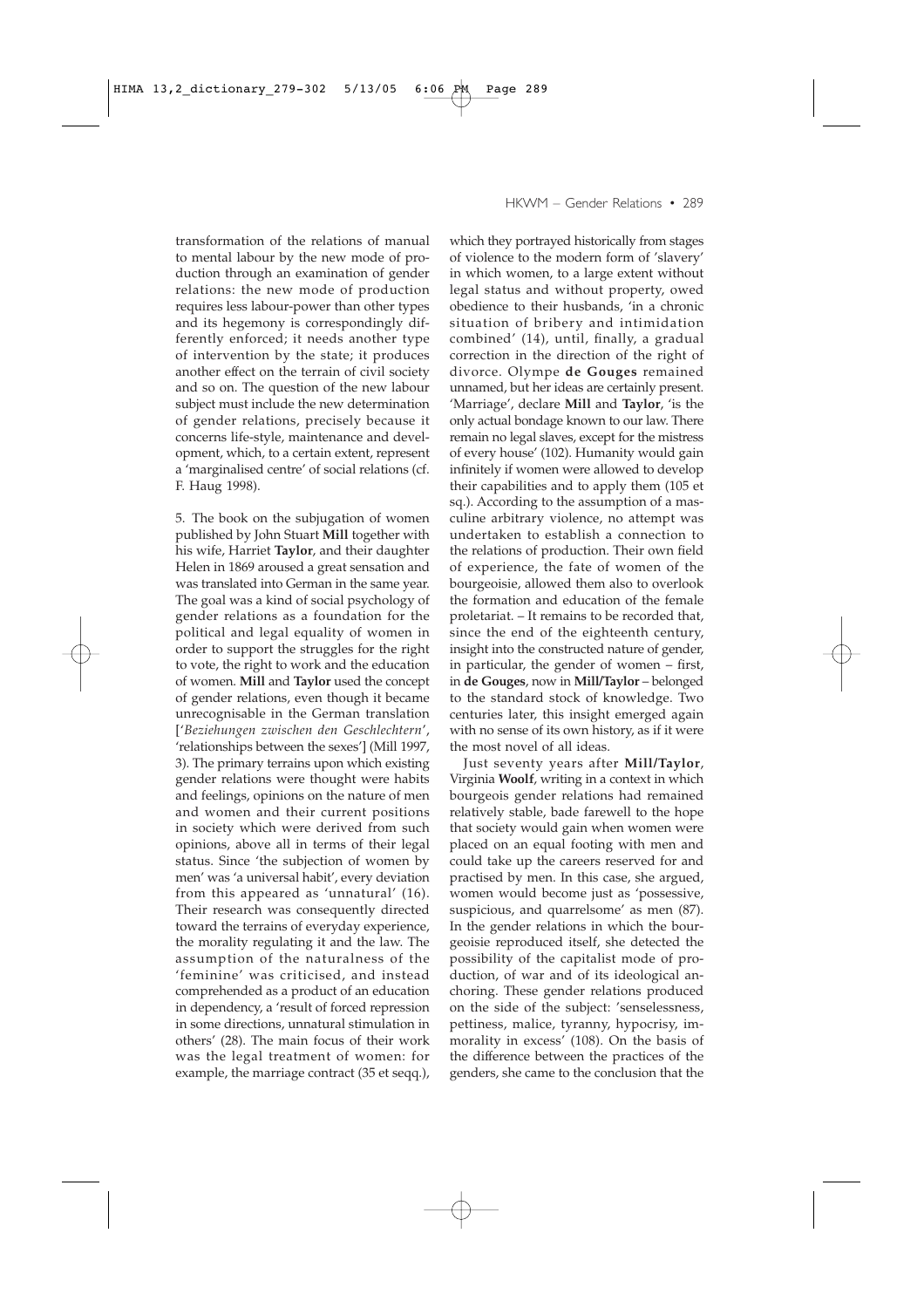emancipation of women required another society in which, among other things, education and development would not be 'for capitalism, market, war, but for the perfecting of spirit and body, life and society' (ibid.). Although, again, limited to the bourgeois class, knowledge was here developed concerning the structural role of the sexes in the reproduction of the relations of production.

Ten years later, Simone **de Beauvoir** explained that the oppression of women was due to the 'capacity for reproduction' of woman; she saw feminine subalternity maintained by the respective socially specific construction of social gender. 'The balance of the productive and reproductive powers is realised in different way in different economic epochs of humanity's history. These, however, create the pre-conditions for the relationship of the male and female parts to their descendants and thus also to each other' (46). Her conclusion, which was influential for the later women's movement, was aimed at the employment of women in order to make them economically independent from men, the structural integration of technical progress in human reproduction and the transformation of the ideologicalpsychological construction of the feminine.

6. Important elements for a theory of gender relations were developed in the discussions concerning a Marxist anthropology in France in the 1960s. Insights into the connection of political and cultural dimensions in the development of modes of production were supposed to be gained from the analysis of precapitalist societies. A point of contention, among others, was what 'the economic in the last instance' meant. Maurice **Godelier** grasped the role of relationships of kinship for the regulation of the relations of production as a question of a dominance which then '"integrates" all other social relations', which not only defines relations of descent and marriage, 'but also regulates the particular laws regarding the disposal of the means of production and products of labour, [. . .] and when it serves as a code, a symbolic language to express man's relation to man and to Nature' (35). Claude **Meillassoux** responded critically that kinship

was, for **Godelier**, the 'Alpha and Omega of all explanation regarding primitive societies; kinship in some way is seen as generating its own determination. It follows from this that the economy is *determined* by social evolution [. . .] and that historical materialism is left without scientific basis' (1981, 49). The critique is unjust, since **Godelier**'s formulation of the research question posed to the social sciences was: 'Under what circumstances and for what reasons does a certain factor assume the functions of relations of production and does it control the reproduction of these relations and, as a result, social relations in their entirety?' (36). He understood this as a specification of Marx's formulation of the ultimate determination of the social and intellectual life process by the mode of production.

**Meillassoux**'s suspicion that, in this articulation, kinship was given given 'a double role of both infra- and superstructure' (1981, 49) and was even regarded as a key for anthropology is, however, not to be rejected out of hand. Of course, the seesaw of instances and dominances vanishes as soon as kinship relations are grasped as relations of production. **Meillassoux** opened the way for this by defining as the central point of departure the concept of *relations of reproduction*. With this, he concluded that a society for its continuation must establish a 'satisfactory balance in the community between the number of productive and nonproductive members and among these [. . .] enough people of appropriate age of each sex' (42). Since this is not given in itself in small cells of production, the elders, who enjoy a higher standing due to work done in the past, develop a system of exchange of women (43 et sq.); their power shifts 'from control over subsistence to control over women – from the management of material goods to political control over people' (45). In the proto-agrarian mode of production (which was based in addition upon hunting), this authority of the elders did not exist; there was kidnapping of women and thus the necessity to protect women, which excluded them from hunting and war. At the same time, war became more important for the foundation of masculine domination.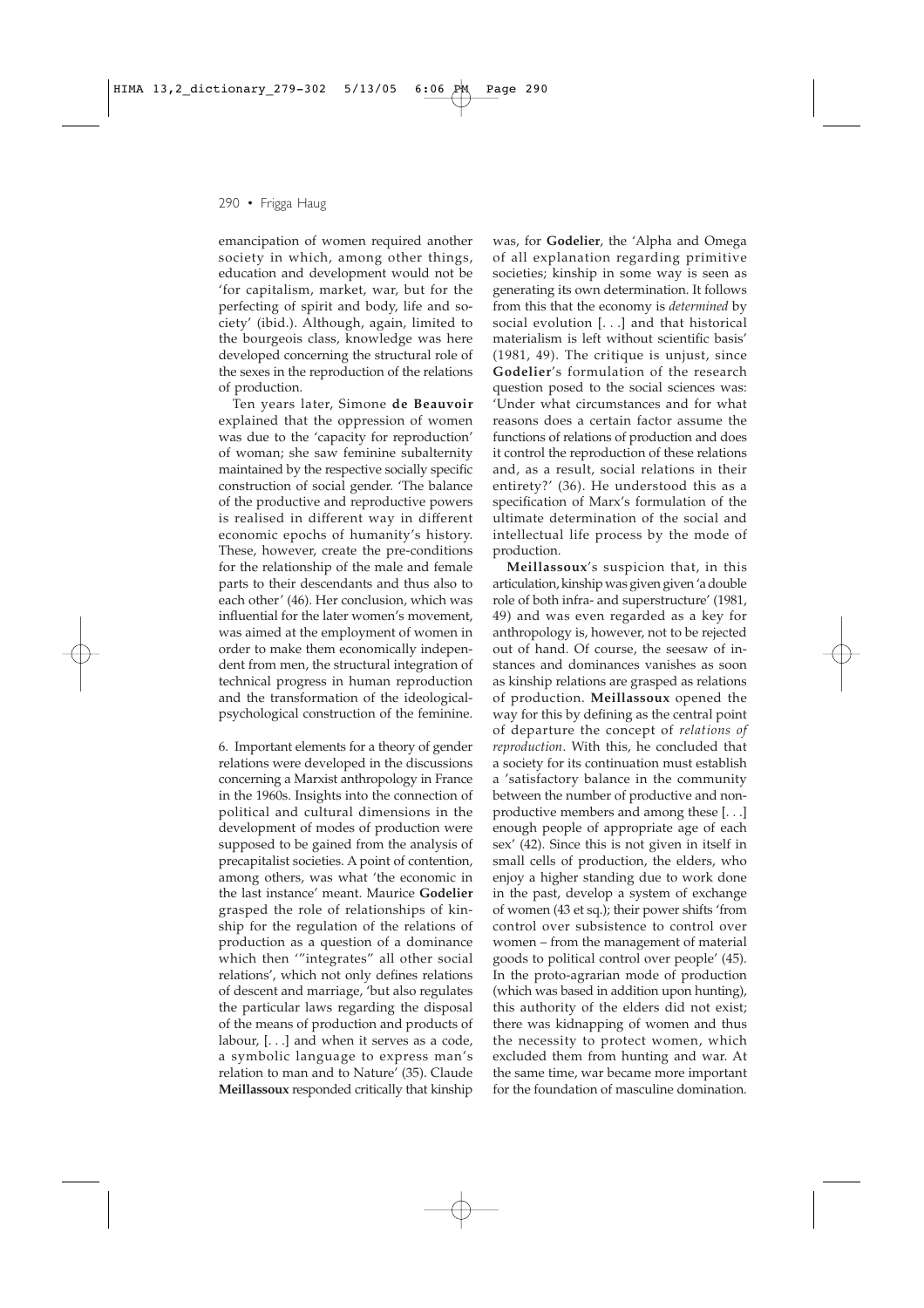**Meillassoux** agreed with the view of **Marx** and **Engels** that 'women probably constituted the first exploited class' (78), but added that they were subjected to different relations of exploitation and subjugation according to sexual maturity. He agreed with **Engels** that one could speak of an 'historic defeat of the female sex', but objected that this is not to be linked to the emergence of private property. Rather, it was founded in the relations of reproduction, in which, on closer inspection, a multiplicity of relationships of dependence are also to be detected among men, differing according to the mode of production. He connected the necessity of marriage with farming, in which the wife became an instrument of reproduction.

**Meillassoux** showed as an example of the agricultural household how the 'relations of reproduction' became 'relations of production', since 'filiation relations have to correspond to the relations of dependence and anteriority established in production' (47). In this case, the relations in reproduction are politically formed, subjugated, however, to the determining constraints of production. In the central themes of the studies on primitive societies – forms of the family, female lines of descent, their dissolution by patriarchal lines of descent, authority of elders, fertility cults, compulsion to endogamy, incest taboo – he highlighted the achievement of relative independence of the organisation of reproduction. 'The domestic community's social reproduction is not a natural process, nor is it [. . .] the result of war, abduction and kidnapping. It is a political enterprise' (46). **Meillassoux** held, with **Marx**, to the primacy of the relations of production and explained that 'the place occupied by the relations of reproduction in social organisation and management' establishes the meaning 'which the juridicoideological representation, i.e., kinship has', so that relations of reproduction 'tend to become accepted in a non-egalitarian class society as fundamental "values"' (48).

The domestic mode of production, the economic centre of primitive societies, continued, according to **Meillassoux**, until the late phases of imperial capitalism and was assimilated to the laws of capitalist class society as a meagre basis of production of

## HKWM – Gender Relations • 291

life and labour-power, preserved there and, at the same time, destroyed. Accordingly, **Meillassoux** opposed **Marx**'s view (*C* I, *MECW* 35, 565) that there was no longer any inflow of elements originating outside of the capitalist mode of production into developed capitalism after the phase of primitive accumulation, overlooking, of course, Marx's comment to the contrary (*C* II, *MECW* 36, 105 et seqq.).

Following **Meillassoux**, studies became possible that allowed the structural role of the sexes in the regulation of total reproduction (determined by the state of material production) and, in this, the role of politics, ideology, morality and their relative independence to be analysed. Nevertheless, he did not keep completely to his intention to think the relations of production on the basis of the relations of reproduction, so that, for example, the power of the elders appeared to him as masculine, conditioned by production. Here, the comprehension of gender relations still needs to be adequately integrated into the analysis.

7. Feminist ethnology concentrated on the treatment of gender relations. Thus, Olivia **Harris** and Kate **Young** gave as a reason for their turn from women's studies to research on gender relations the fact that the relationships between different actors only becomes understandable in connection to the relations of production (1981, 111). As a terrain of analysis, they suggested changing from the general terrain of the mode of production to the more concrete one of the 'conditions of reproduction of historicallylocated productive systems' (117).

**Engels**'s *Origin* has regularly been a starting-point or critical point of departure for feminist ethnologists. One of the first, Eleanor **Leacock**, following Engels's proposal to connect the oppression of women to the emergence of private property, worked from the 1950s on research into non-class societies in order to grasp in a new way the position of women in relations of production, distribution and consumption. Her fields of research were, among others, organised hunter-gatherer societies before the emergence of the state. In her re-reading of the studies of **Morgan**, **Wright**, and **Lafiteau**,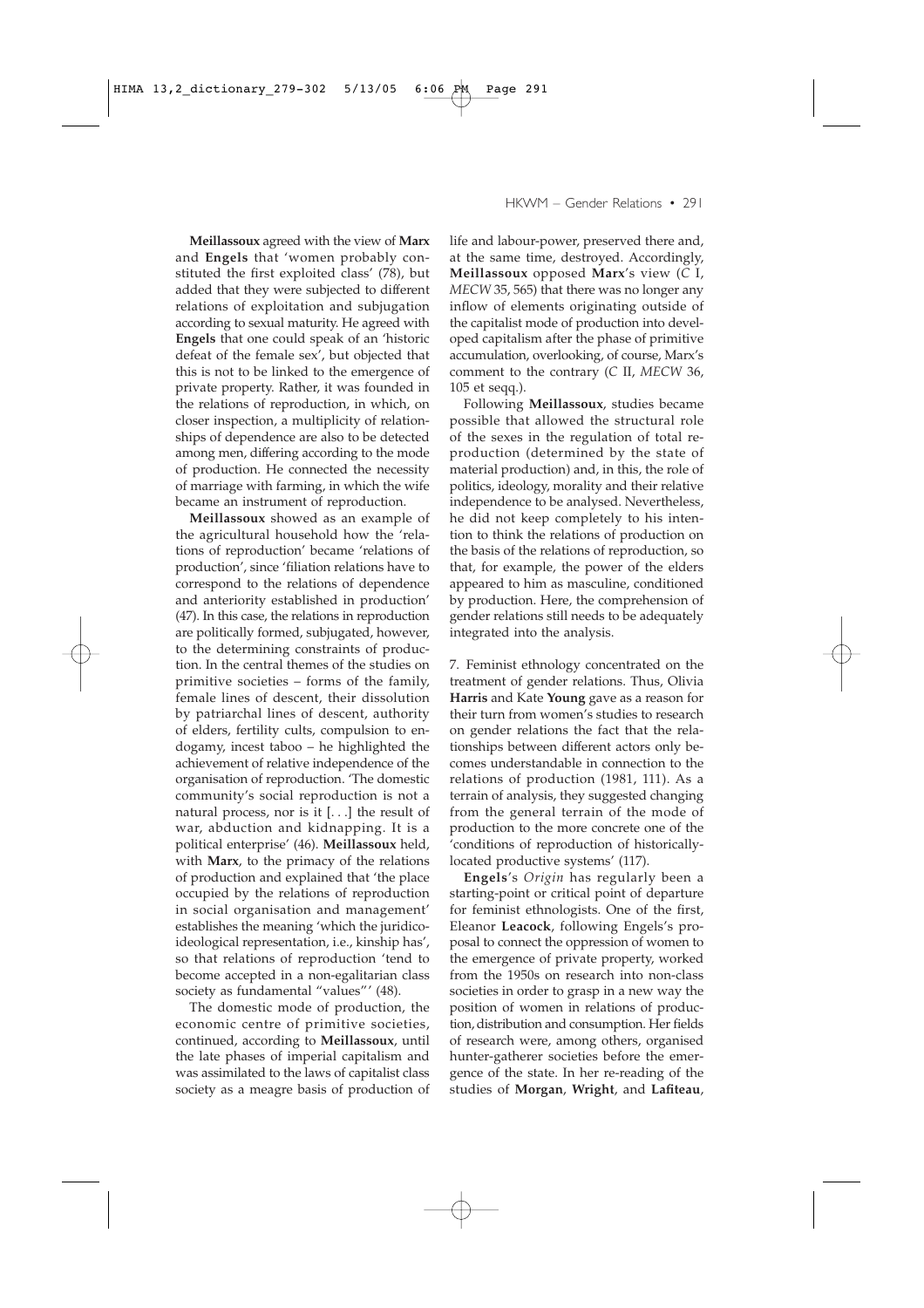but also later authors such as **Landes** (1938), **Leacock** criticised both their inadequate research of the self-transformative socioeconomic conditions and their ethnocentric points of view (147 et seqq.). Instead of equality, she spoke of an autonomy of the sexes (134). She criticised the generalisation of the division, common in class societies, between the public and private, doubted the universal representation of the family and noted the absence of leaders, markets and private land ownership as essential dimension of hunter-gatherer societies (140). The division of labour between the sexes was accompanied by a high reputation for women because of their ability to give birth to children. To be noted, according to **Leacock**, is the fact that women in every society make an important economic contribution, but their status is dependent upon 'whether they control the conditions of their work and the dispensation of the goods they produce' (152 et sq.). Her conclusion is that, in societies in which the domestic economy makes up the whole economy, gender relations were not determined by relations of domination (144) and that 'household management' was decisive in council assemblies which decided on war and peace.

Inside feminist ethnology there consequently developed three tendencies in opposition to the thesis of the binary division of the history of humanity into a matriarchy and – after a break – a patriarchy as precondition of progress. The idea of women as victims was positively taken up, or rather, updated in a slightly modified form, by a first tendency. Thus, the view of Claude **Lévi-Strauss** (e.g. 1968, 1979), among others, that men everywhere behaved toward women just as culture to nature and that women represented the non-cultural wild element, also enjoyed feminist recognition (cf. e.g. **Ortner** 1974; **Rosaldo** 1974; **Benard/ Schlaffer** 1984). Sherry B. **Ortner**, for example, inspired in an equal measure by both Simone de **Beauvoir** and **Lévi-Strauss**, claimed that universal oppression of women stems from the fact that 'woman's body seems to doom her to mere reproduction of life; the male, in contrast, lacking natural creative functions, must [. . .] assert his

creativity externally, "artificially", through the medium of technology and symbols'; the male creates in this way 'relatively lasting, eternal, transcendent objects, while the woman creates only perishables – human beings' (1974, 75).

A second group regarded the victim discourse as a result of a masculine mode of research which did not notice (or, due to the separateness of women's culture, could not even raise) the activities of women. Carol P. **MacCormack** criticised the constructed nature of such a model as a product of the late eighteenth century and demonstrated at the same time the dominatory uses of this mode of thought: 'When women are defined as "natural", a high prestige or even moral "goodness" is attached to men's domination over women, analogous to the "goodness" of human domination of natural energy sources or the libidinal energy of individuals' (1980, 6). The perception of non-European women and their symbolical appropriation by means of Western ethnology was treated in a similar way. 'The conscious and unconscious symbolic reification of the "primitive" woman in the everyday life, art and science of the metropoles has legitimated her actual subordination and encouraged an activity which continues it' (**Arbeitsgruppe Wien** 1989, 9).

A third tendency of critical-feminist research was directed toward the search for gender-egalitarian societies. Equality was here understood as equal value, because the division of functions is not necessarily accompanied by hierarchy. Ilse **Lenz** (1995), who spoke of 'gender-symmetrical societies', criticised the conclusion suggested by **Engels**'s binary division of history into a matriarchal phase of reproduction and a patriarchal epoch determined by production, namely, that women could only liberate themselves through participation in the latter (38 et sq.). 'Gender and domination are simply seen in relation to each other in this binary division of epochs, and the necessary mediating steps of the economy, society and thought are missing' (44). The question for ethnological research, on the other hand, had to be 'in which form women and men are active in these socio-political processes and what power they derive from them' (45).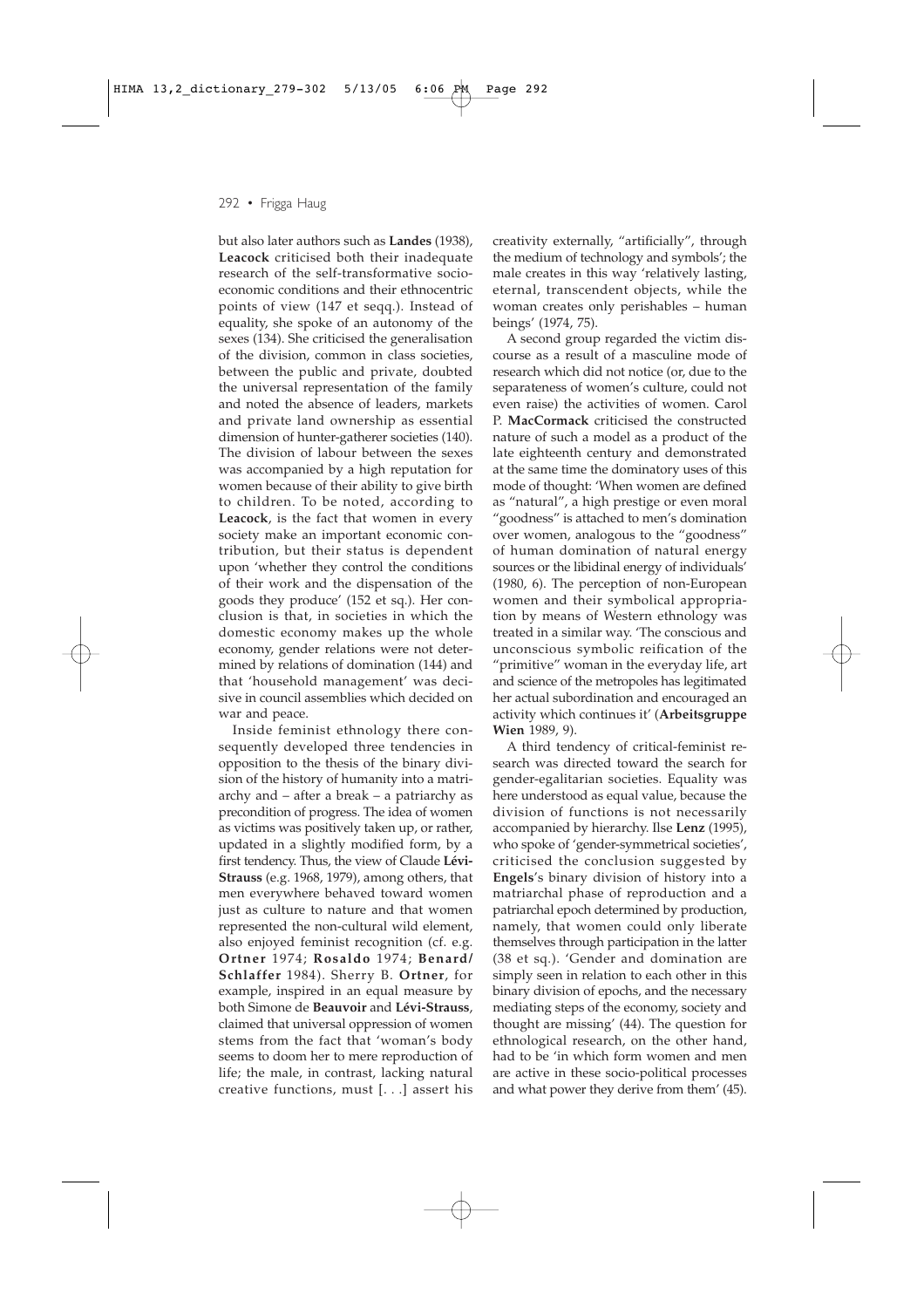Research questions were directed toward production, reproduction and sexuality, knowledge of the body, political authority and symbolic order. **Lenz** rejected the usual concept of power (for example, that of Max **Weber**) as masculine, since it one-sidedly referred to the opportunity to enforce one's will over and against others and was thus limited from the outset to the victor. She comprehended power as determination over processes and resources. Only this allowed the multiplicity of gender relations to be comprehended, to discover, for example, women's power also in patriarchal societies on the 'underside' of official power (55), and thus to think in terms of a 'power balance', rather than having to think a complete subjugation of one gender by the other (64).

The thesis 'that forms of marriage give an excellent insight into the organisation of relations of production specifically relevant to gender in all classless societies' (**Collier/ Rosaldo** 1981, 278), was contested by Ute **Luig** (1995) who pushed rites of sexual maturity and of access to economic, political and religious resources back onto centre stage. Her main conclusion: a gender-specific division of labour does not have to be accompanied by hierarchy, dependence and exploitation. 'Egalitarian relationships do not correspond to any natural, originary situation, but are perpetuated by conscious, social strategies and control mechanisms and are continually formed anew' (95). As preconditions of equality, she named the absence of accumulation, that is, the immediate consumption of foodstuffs, and, accompanying this, autonomy as a capacity to provide for one's self. For the most part, **Luig** used the concept of gender relations in the singular. This mode of formulating the question produced the effect that the different practices into which the sexes enter were not seen in connection to the reproduction of society, but, rather, on the contrary, social production, hunting and gathering, were comprehended as moments of determination of the interaction of the sexes – as if the genders as such were antecedent and as if society was additionally produced as a particular (e.g. egalitarian) relation of both to each other.

The study of distant cultures and their

## HKWM – Gender Relations • 293

gender relations led at times to a kind of sophisticated tolerance for which all material evidence appeared to be unimportant. Thus Ina **Rösing** (1999) reported from an investigation of an Andean village in which she claimed to have discovered ten instead of the normal two genders. She demonstrated this in the multiple and changing 'gender' allocations of space, time, field and public offices and so forth – thus, for example, the sun is masculine in the morning, but feminine in the evening. Research into gender relations was here dissolved into a multiplicity of discourses. Nonetheless, even in this many-stranded fabric, there is a central thread to be discovered: 'The fundamental, everyday division of labour, family life and sexuality are not affected by symbolic genderness' (56). She explained the conspicuous gender symbolism materialistically as a recharging of the sexual, in the sense of entreaties for fertility made necessary by the hard conditions of survival in the Andes.

Maxine **Molyneux**, in her re-reading of studies on Gouro-formation (which had been studied by Emmanuel **Terray** (1974) and Georges **Dupré** and Pierre-Philippe **Rey** (1978)), demonstrated that leaving the status of women out of an account led to more general conceptual and epistemological problems. The point of contention was the question of whether or not this was already a class society. The focus of the analysis was the relation of elders to the younger men who found themselves in an ambivalent exploitative relation. **Molyneux** showed that opponents and supporters of the thesis of a class society departed from a vision of a purely male society (61). Central for the analysis of any mode of production, however, according to **Molyneux**, was the comprehension of the gender-specific division of labour (62). Among the Gouros, women's surplusproduction was appropriated by the eldest, so that they would have represented a class for **Terray**, whose point of departure was observed exploitation rather than property. Attention to women, however, could also have corrected **Terray**'s concept of class: in the separation of women from the land and from the product of their work one could have seen 'the dissolution of collective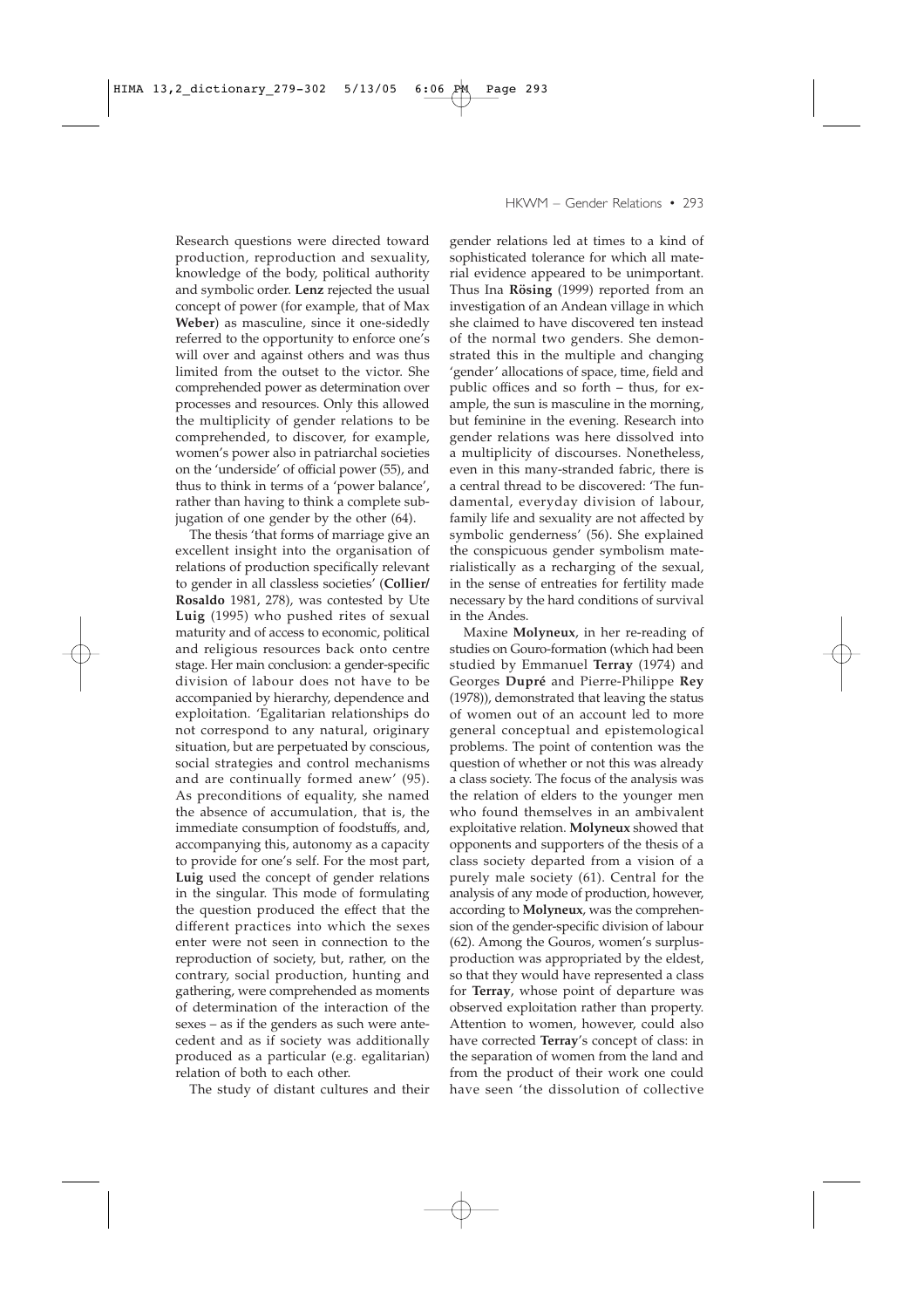property in land and the emergence of relations of private property' (71 et sq.) and, consequently, the transition from primitive communism to a class society (70). In opposition to **Engels**, **Molyneux** did not see the subordination of women as founded in their marginalisation by the development of social production. Rather, she argued that it consisted precisely in the fact that they were supposed to remain central to production' (76), because they brought prosperity. Women and their labour were, thus, essential for the dissolution of community. –**Molyneux** used the concept of 'relations between the sexes', but this was made unrecognisable by the German translator as '*Beziehungen zwischen den Geschlechtern* [relationships between the sexes]' (78).

The study of feminist ethnology demonstrates, among other elements: an historical materialism which is attentive to real history demands that gender relations be comprehended as relations of production, that is, demands research into the participation of the genders in different modes of production and thus the investigation of the many and diverse practices and their symbolic expression, and their reinforcement in determinant customs, traditions and value systems. If the standpoint of the reproduction of society is abandoned, the phenomena appear as arbitrary. In the re-reading of existing research it becomes apparent that, due to the ethnocentrism and/or androcentrism of language and concepts, it is appropriate to proceed with caution and scepticism; this is also the case for feminist research.

8. The perception that there lay a further system of domination beyond that of capitalism, namely, patriarchy, raised the question for the feminism of the second wave of the women's movement of how the interaction of the two types of domination was to be thought. The discussions about chief and secondary contradictions, influenced by Maoism, sought to affirm an integral totality. Its analysis, however, was simultaneously blocked by this same conceptual paradigm. The discussion struggled against Marxism, by which **Marx** was understood as standing for the centrality

of class relations. After the struggles of the 1970s concerning the recognition of housework, the question was further developed into a problematic of the total social economy. The debate was conducted under the name of 'dual economy'.

Linda **Phelps** was one of the first who sought to comprehend capitalism and patriarchy as different relations of production: 'If sexism is a social relationship in which males have authority over females, *patriarchy* is a term which describes the whole system of interaction arising from that basic relationship, just as capitalism is a system built on the relationship between capitalist and worker. Patriarchal and capitalist social relationships are two markedly different ways human beings have interacted with each other and have built social, political and economic institutions' (1975, 39). Zillah **Eisenstein** proposed speaking of two different modes of production mutually supporting one another (1979, 27); Sheila **Rowbotham** (1973) regarded such a coexistence as merely specific to capitalism; Ann **Ferguson** (1979) coined the term 'sex/affective production' in relations of reproduction as a term for the mode of production occupied dominantly by women. The most well-known was Heidi **Hartmann**'s attempt of 1981, in connection to the theses of **Marx** and **Engels** that the seed of the patriarchy is the power to dispose of female labour-power (*GI, MECW* 5, 37), to establish a materialist theory of gender relations. This was aimed against the view proposed by, for example, Juliet **Mitchell**, that there were 'two autonomous areas, the economic mode of capitalism and the ideological of patriarchy' (1974, 409). – Roisin **McDonough** and Rachel **Harrison** (1978) insisted that patriarchy could only be comprehended if it was defined historically and concretely in the interaction of 'relations of human reproduction' and the relations of production (26). This meant, for capitalism, the introduction of class relations into the analysis of gender relations. – Gabriele **Dietrich** questioned the priority of commodity production, since 'the production of life is a indispensable condition for every further production process'; in a socialist perspective, this involved 'not only the problem of how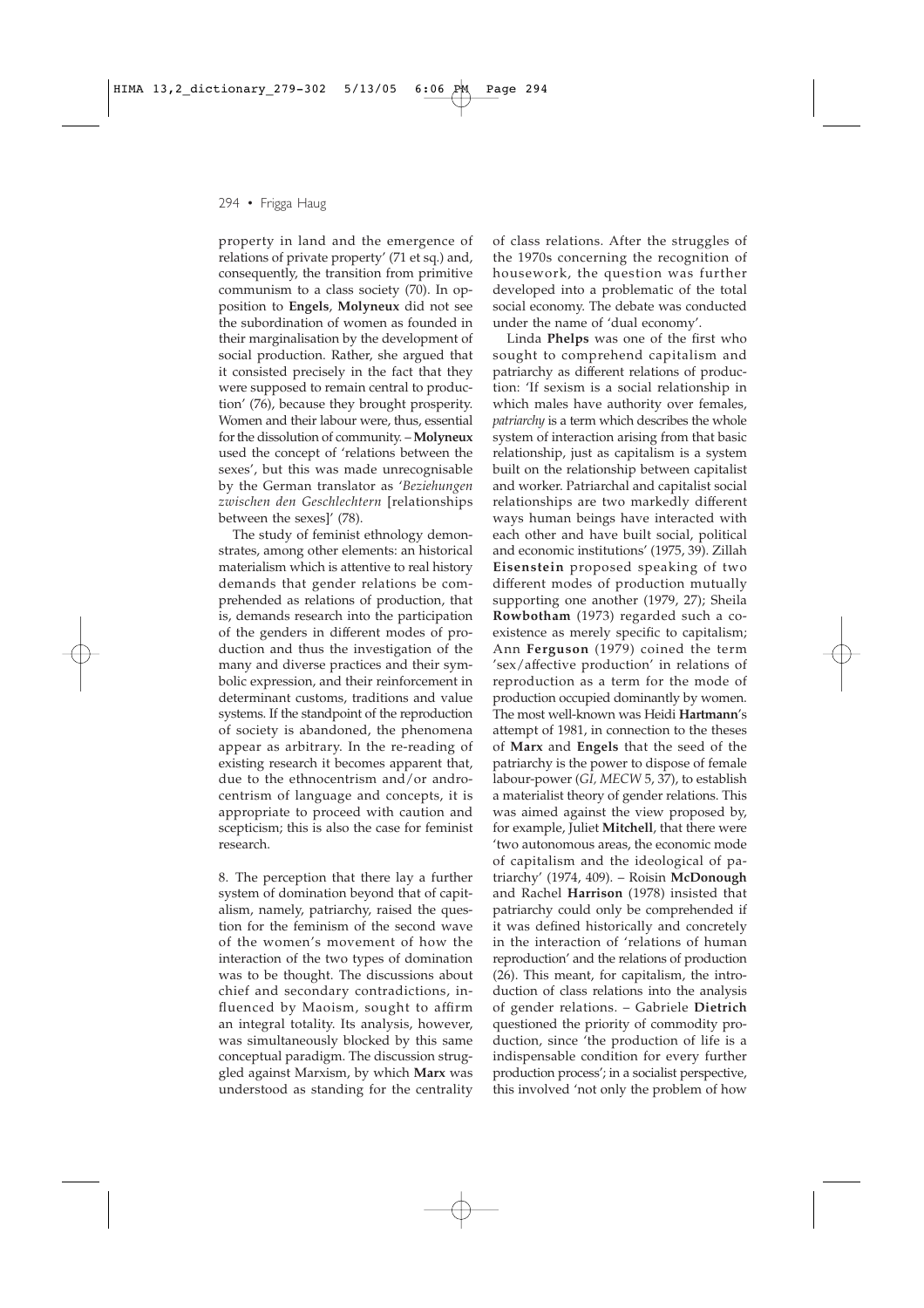we want to get to the association of free producers, but also of how we want to shape that which was called "reproduction" for the society of free humans' (1984, 38). Iris Marion **Young** proposed to overcome the 'dual system' approaches in the direction of a single theory 'that can articulate and appreciate the vast differences in the situation, structure, and experience of gender relations in different times and places' (1997, 105). Michèle **Barrett** (1980) summarised the debate for her foundation of a Marxist feminism.

9. The analysis of gender relations presupposes the category of gender. The possibility available in English of distinguishing between biological *sex* and social *gender* was the basis for a conjuncture which lasted more than twenty years in which gender was comprehended as socially constructed, to the extent that the concept of 'gender' was also adopted in other languages. However, the analysis of gender which – not least of all due to the decline of the women's movement – had dissolved the apparent naturalness of previous thematics of questions concerning women, had also dispensed with the connection to relations of production which had still been dominant in the debate concerning housework; thus, the discussion centred upon the concept of gender, but not gender relations.

The fall of state socialism made it absolutely necessary for Marxist feminists to think the relation of gender relations and modes of production in a new way, not least of all because the now obvious demolition of women's rights in the former state-socialist lands caused by bringing them into line with those offered by capitalism was accompanied by the claim that state socialism had oppressed women just as much as capitalism, and, at the same time, the claim that the collapsed state socialism's mode of production was entirely different from the capitalist mode of production, with which it had not been able to compete. This manner of posing the problem assumed that gender relations and a mode of production do not have any internal connection. It was not the time for social theory, and thus thinking gender relations as relations of production

## HKWM – Gender Relations • 295

could be made out to be a relic of thought from days gone by.

The following thesis led to intense controversy: 'The dominant economy of exchange, the market, profit and growth is setting out upon an extensive exploitation, not only of employed labour-power, but just as much other (third) worlds which do not produce according to the same principles. It is neglecting care for life and its commitment to the people who do these things out of love, out of a feeling of "humanity" and who therefore cannot be treated as the same. The symbolic order, the fields of art and science and the entire model of civilisation are all equally imbued and legitimated by such gender relations as relations of production. That is also the case for subjects themselves as personalities' (F. **Haug** 1993/1996, 151). Hildegard **Heise** saw in this a modern maceration of the concept of relations of production (1993, 3), while Ursula **Beer** detected the reduction of 'Marxist conceptual paradigms' to 'a purely illustrative character' (1993, 6). Such conception of gender relations as relations of production would result in 'one of the most essential concepts of Marxism being comprehended in an *anti*or *un*-Marxist way' and 'the *necessary*, in Marxist terms, transformation of capitalist relations of production' would be seen as 'a contradiction between male production and female appropriation' (**Rech** 1993). **Beer** regarded it as arbitrary whether the concept of gender relations was used in the singular or the plural; in order to avoid an 'unnecessary addition' 'of gender relations' 'to the capital relation' (3), she spoke of 'moments of sexual inequality which are spread across the whole system [. . .] e.g. the exclusion of women from positions of influence and power, the gender-specific division of labour in the family and at work, cultural production as, to a large extent, men's business' (1993, 8). Such definitions overlook both that, in the lands of state socialism, women were almost fully integrated into working life, and that the multitude of female writers can be taken as an indicator that cultural production was also women's business.

The following concepts were suggested in the place of gender relations: 'gender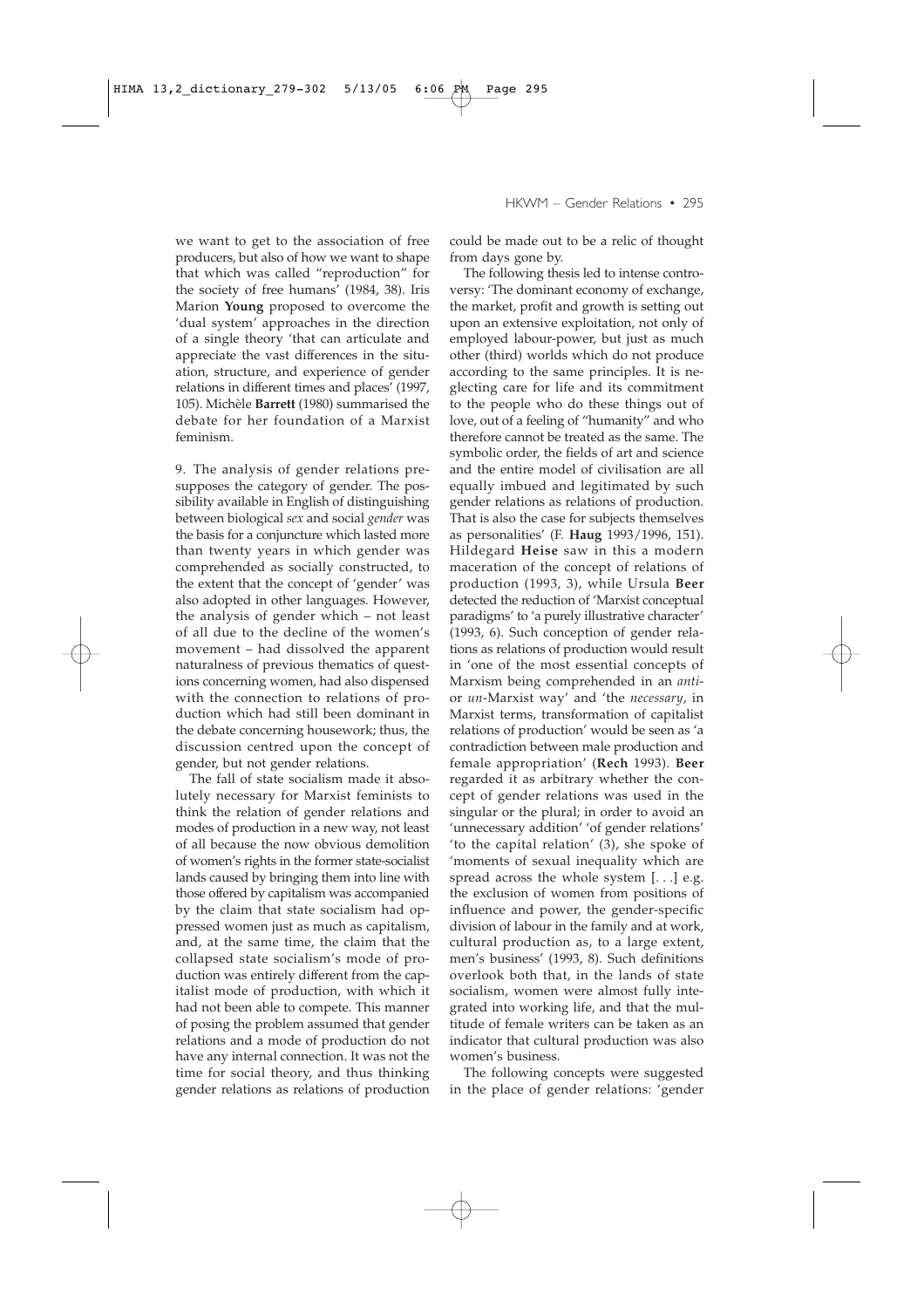inequality to the disadvantage of women' and 'gender domination', analogous to class domination (**Beer**, 10). Classes, however, can be abolished, they are not a 'natural' phenomenon; genders, on the other hand are (although socially formed) also a 'natural' phenomenon; the existence of genders is thus not simply an element of 'gender domination' as the existence of classes is an element of class domination. – The concept of 'gender inequality' is dubious, because 'gender equality' would be understandable, at best, as an expression of political slang. To speak of genders is to speak of the differences between genders. Or, even further: difference is too weak a term for thinking the complementarity conditioned by the naturally unequal contribution of the two genders to procreation. Equal rights before the law for women and men places them on the same level as legal subjects, abstracted, that is, from gender. Where equal rights are not really realised and compensatory measures such as quota regulations are resorted to, the members of the individual genders are in fact treated in individual cases, departing from inequality, as 'unequal', in order to arrive at an average equal treatment in a determinate respect. To speak of 'asymmetrical power relations' (**Bader** 1993, 6) or 'masculine supremacy' (**Becker-Schmidt** (in **Beer** 1993, 5)) is too weak, because power relationships could only have any effect at all as asymmetrical, and supremacy is a shifting phenomenon, while domination is something structural. 'Gender antagonism' (**Heise** 1993, 1), formulated following the class antagonism, is similarly not fully conceptualised. Sexual complementarity is the natural form of mammals, but the development of domination in relations between complementary genders is an historically variable form of human society. **Heise** feared that thinking of gender relations as relations of production instigated 'the substitution of genders for classes' (3). Her general concept was the concept of a 'combinatory of genders', which, however, would only make sense if one sought to model the reality and the mode in which gender relations find their field-specific forms in all social fields. To think all of these forms

as a 'combinatory' (to be comprehended as a *strategic encoding*), however, assumes the concept of gender relations.

*Gender relations and the category of gender.* – Already in 1987, Donna **Haraway** registered a fundamental critique of the explanation of women's oppression by the 'sex-gendersystem'. Her critique of the biological essentialism of this distinction prepared the way also for the surrender of thinking in terms of gender. This terrain was further explored primarily by Judith **Butler**, who rejected 'gender' as an 'identicatory site of political mobilization at the expense of race or sexuality or class or geopolitical positioning/displacement' (1993, 116). She radicalised the representation of the socially constructed nature of gender also regarding the part which was taken for granted as biologically given and in this way transposed the *Kampfplatz* to the process of the formation of identity. 'There is no "I" prior to its assumption of  $sex$   $[...]$  to identify with a sex is to stand in some relation to an imaginary and forceful [. . .] threat' (99 et sq.). In the symbolic, the 'sexualised' subject is formed normatively by language (107). – The displacement of power struggles in the assignment of gender allows exclusions, bans and stabilisations to be deciphered as elements of gender relations. The dispute about the respective priority of race, class and gender, which resulted in the corresponding movements falling out with each other in a depoliticising way, can also be productively turned around by the question of the articulation of the one with – and at the cost or rather to the benefit of – the other (116). Butler extended this approach into a basic principle of productive conflicts 'for a Left which is "universal", not in then sense of being unitary or uniform, but rather in the sense of having a universalist perspective' (1998, 36 et sq.). This is the liberating side of Butler's intervention. She pleaded for a type of democratic coherence (following **Gramsci**) worked on by individuals for themselves and for their identities, without always repeating exclusions through unreflective unification. Against the plundering of 'the Third World' [by feminists] in search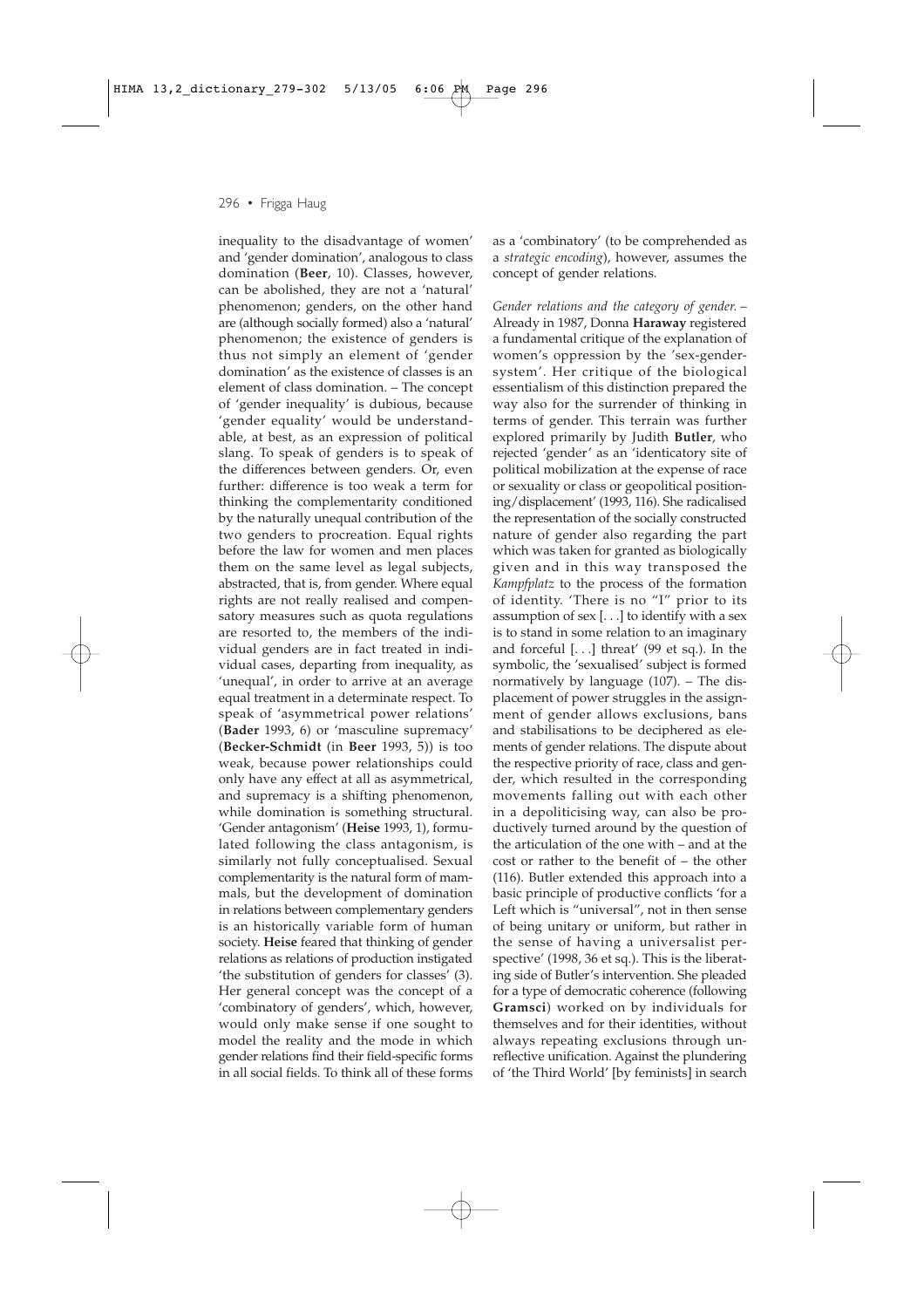of examples of 'universal patriarchal subordination of woman' (1993, 117), **Butler** proposed 'to trace the ways in which identification is implicated in what it excludes, and to follow the lines of that implication for the map of future community that it might yield' (119). The dilution of categories is easily comprehensible; however, the avoidance of any functionalism for the question of gender relations has the disadvantage of losing sight of how it really also concerns the reproduction of humanity. It is from the support, enabling and contemporaneous marginalisation of the necessity of the reproduction of the species that the actions decoded by Butler gain their virulence in the symbolic sphere, in language and in the imaginary.

Nancy **Fraser** attacked Jürgen **Habermas**'s analysis of modern society as a paradigm of androcentric social theory. Here, the capitalist economic system was comprehended as 'systematically integrated', while the small family, on the other hand, was understood as 'socially integrated' (1984 (1981), 341, 357 et seqq.; 1987 (1981), 234, 243). She demonstrated the wasted opportunity in **Habermas**'s model of different fields of material and symbolic reproduction to understand in a genuinely new way the public and the private realms in their interpenetrating relation. **Habermas**'s model made it difficult to analyse families as 'sites of labour, exchange, calculation, distribution and exploitation' – in short, as economic systems (**Fraser** 1989, 120). That **Habermas** comprehended the raising of children as symbolic, but wage-labour, on the other hand, as material, while each of them are both, made the fact that he took up at all the former in his model at once problematic and a supporting argument for the private raising of children as a form of female subordination. **Fraser** understood the weakness of this concept as its inability to thematise the 'gender subtext' (Dorothy **Smith** 1984) of the described relationships and arrangements. All mediating personifications are however determined by gender: 'There was a struggle for a wage, [. . .] as a payment to a man for the support of his economically dependent wife and children' (**Fraser** 1994, 124). With Carol HKWM – Gender Relations • 297

**Pateman** (1985), **Fraser** demonstrated that women are not absent from paid employment, but, rather, are present in a different way: for example, reduced to femininity, often to sexualised servants (secretaries, domestic servants, saleswomen, prostitutes, stewardesses); as members of the caring professions with maternal capacities (such as nurses, social workers, primary school teachers); as lowly qualified workers in segregated work places; as part-time workers under the double burden of unpaid housework and paid employment; as supplementary wage-earners. Thus, the official economy is not merely bound to the family by means of money for commodities, but also by the masculinity of 'normal' wagelabour. Conversely, the consumer 'is the worker's companion and helpmeet in classical capitalism' and advertising 'has elaborated an entire phantasmatics of desire premised on the femininity of the subject of consumption' (125). This is, of course, dependent upon the product, and changes in this branch of industry which also appeal to men come into conflict not only with the attributes of the feminine, as Barbara **Ehrenreich** (1984) demonstrated in an analysis of *Playboy*. **Habermas**'s *dramatis personae* lacked the child-minder, **Fraser**'s critique continued, which he nevertheless needed to cast in a central role in his definition of functions of the family. A consideration of them could have shown the central meaning of gender relations for the 'institutional structure of classical capitalism' (126). The 'citizen's role', this connecting position between the private and the public, is self-evidently masculine – it relates to the participant in political discourse and naturally to the soldier as defender of the community and protector of women, children and the old. It escaped **Habermas** how the protection/reliance structure runs through all institutions and how, finally, 'the construction of masculine and feminine gendered subjects is necessary in order to fill *every* role in classical capitalism' (127).

**Fraser** used the concept of gender relations only marginally, though in the German translation it becomes completely casually 'the gender relation [*das Geschlechterverhältnis*]' (cf. 137). Her central concepts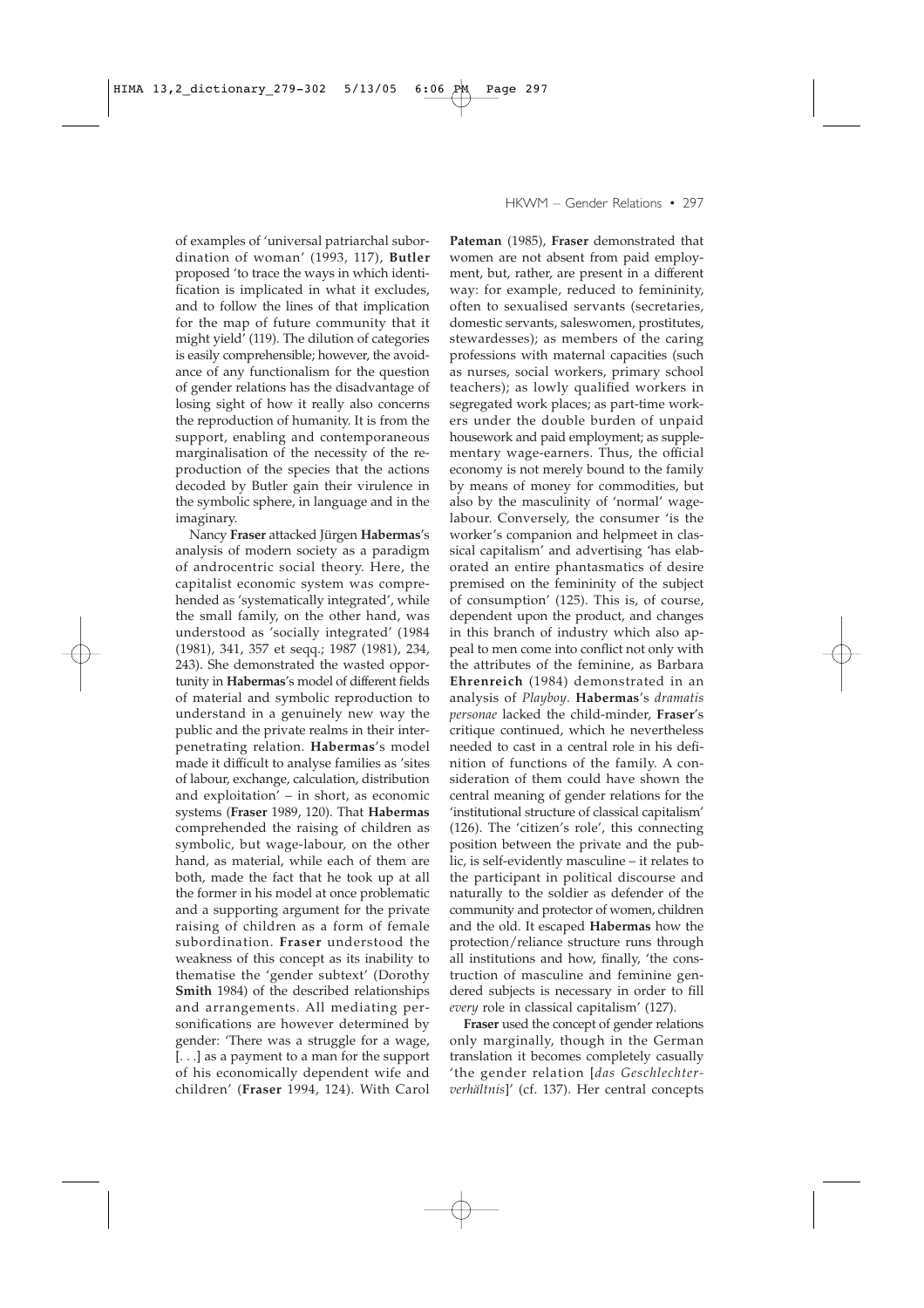were gender identity and gender; she thus falls behind her own analysis with her demand for 'gender-sensitive categories' (128). Finally, she highlights practices into which humans enter for the reproduction of their life. She proposes to understand 'worker', 'consumer' and 'wages' as gender*economic* concepts, and citizen as a gender*political* concept. But, in this way, only the gender-typical effects of the social relations of production are noticed. Thus the open questions which Fraser gains from this extensive engagement appear to be comparatively harmless: should a future society which is not founded upon the subjugation of women (and which therefore needs no firm attribution in the construction of masculinity and femininity) conceive all labour under the form of wage-labour, or should the political part of society (**Habermas**'s citizen's role) be expanded through making the raising of children obligatory for all? – Fraser's critique was at the same time her answer to the 'dual economy debate', whose supposition of a 'fundamental distinctness of capitalism and patriarchy, class and gender' had left unclear 'how to put them back together again' (8).

*Feminist sociology* – Attempts to undertake feminist research in the terms of social theory operate with the concept of gender relations. For Ursula **Beer** (1990), 'the gender relation' was limited without exception to 'generative maintenance of survival' or 'generative reproduction'. She claimed to inscribe it in Marxist social theory as such a 'structural element', which she accordingly renovated when necessary. She understood **Marx**'s work as fundamentally a structural theory, whose central concept was 'totality' (70 et seqq.). She screened off 'the production of life' conceptually against empirical practices. Nor was she concerned with praxisrelations, but rather with the status that, for example, women's ability to give birth has in a structural theory of society. The view comes from above, from the perspective of a theoretical organisation of categories in which individuals are allocated a 'categorial' place. That individuals in reality shape their lives either in forms of resistance or those of obedience is not taken into account. The

*concepts* which were suggested for 'empirical' purposes allow a sociological investigation only at the cost of marginalising the contradictions in which actual human beings realise themselves: 'differentiation of fields of labour' (52) remains vague; 'forms of labour/ production not mediated by the market' (73, 76 et sq.) resolves only seemingly the problem of the housework debate, as these activities include not merely reproduction, but also, for example, left-wing theory, gardening, bowling and voluntary work of all types.

Regina **Becker-Schmidt** and Gudrun-Axeli **Knapp** (1995) wanted critically to overcome the limitedness of feminist research, which they thought had been bogged down in the analysis of the construction of gender. Moving 'the gender relation' into the centre of feminist sociology was supposed to do this. The research question was how manwoman relationships 'are organised in particular historical conjunctures' (7), 'to what extent predominant connections and conditions influence the relation of the genders' (8) and, conversely, how 'gender relationships' react upon society. The way of formulating the question remained structural-theoretical, organised according to the logic of cause and effect. In this way, genders themselves appeared to be fixed and society was grasped as a type of space in which human relationships merely occur. They talked of 'arrangement of the genders' (following **Goffman** 1994), of 'composition of gender relations' or, five years later, evading the difficulty by changing terminology, 'gender-relations [*Gender-Relationen*]' (2000, 45). In order to overcome the merely psychologising research of 'gender relationships' **Becker-Schmidt** und **Knapp** comprehend these as 'cultural, political and economic' (1995, 18) and related them to 'exchange' in 'labour, performances, and satisfaction of needs' (17 et sq.) or to 'exclusion' from 'spaces, terrains of praxis, resources and rituals'. In distinction, they here regarded gender relations as 'contexts of domination and power in which the social position of gender groups is institutionally anchored and prolonged' (18). Thus, gender relations were articulated to social reproduction like a type of administrative machine; they are to be studied additionally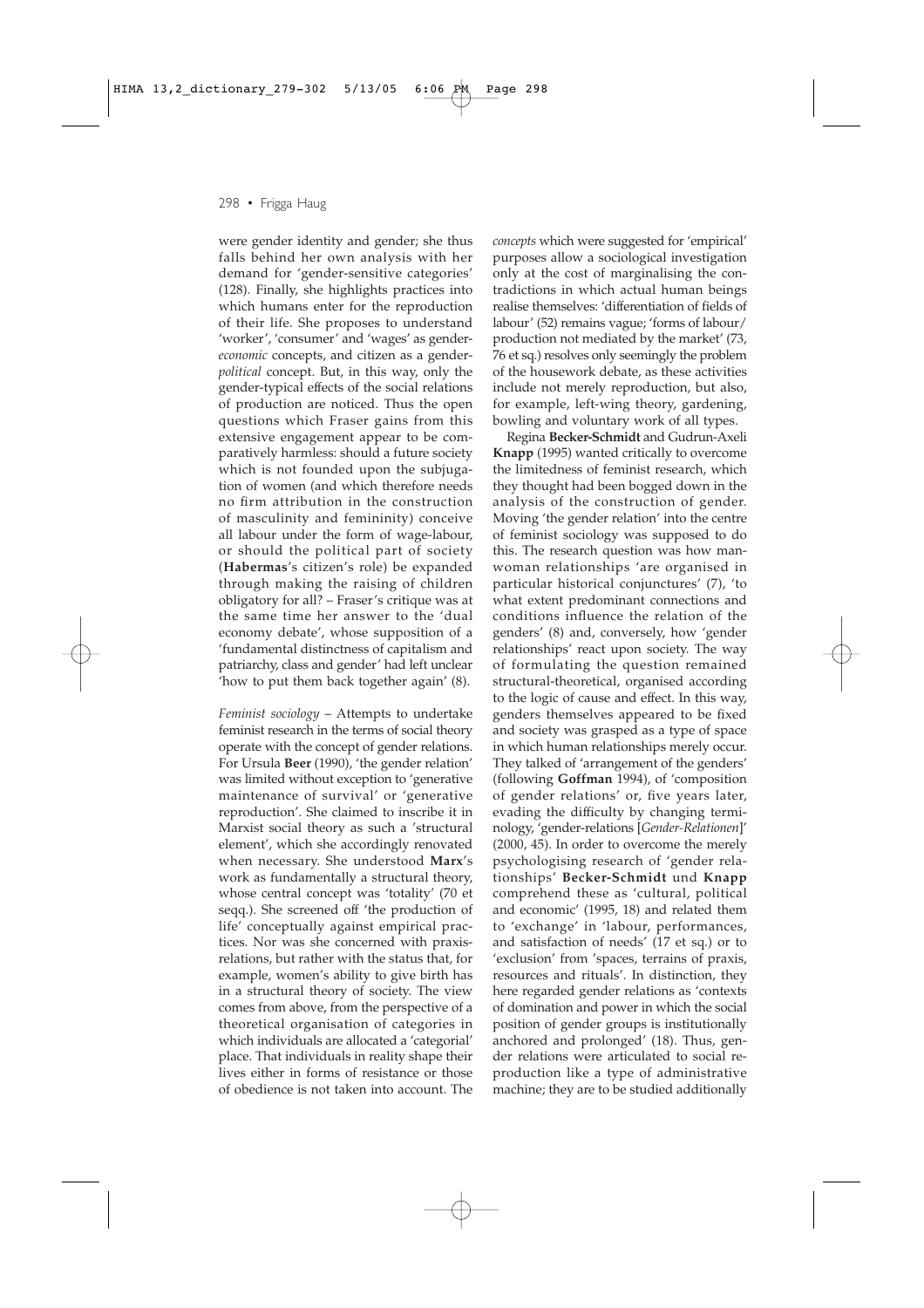and appear to function according to their own rules which can simply be modified by the total social reproduction.

In the foreword to **Becker-Schmidt/ Knapp** (2000), the use of the singular and the plural of gender relations is described in this way: 'If we want to express the mutual social relatedness of gender groups [. . .] epistemologically only the concept of "gender relation" makes sense. If we come across empirical situations of disparity on all social levels of a society, if all social orders turn out to be based upon similar determinations of relation, the singular is advisable. [. . .] The plural is called for when we [. . .] consider international variability' (154). The linking of the concept of gender relations to international usage was justified by 'ethnographical diversity'; meant by 'the gender relation' was a cultural order as an expression of structure (social fabric, symbols). In this way, society can hardly be thought practically, even though it strives to somehow bring together structure and activity by means of the concept of 'connections [*Konnexionen*]' (40). Following **Beer** (1990), they sought to comprehend the equality of determinant mechanisms in different fields (here, families and servant and service rights) 'as an expression of the structure of the relations of production' (165). Alternatively, a patriarchal population politics, a gendered division of labour and a masculine politics were supposed to sustain the complementary idea of thinking gender as a structural category. The investigation of diversity, discrepancy and even the contrariness of human practices, however, is blocked by such an expressivist theory. – In the end, **Becker-Schmidt** summarised their argument as follows: 'Feminist research has not yet succeeded in sketching out a theory of gender relations which would be capable of itemising all of the complexes of causation and motivation contexts which traverse the relations between gender groups' (61). But the approach of 'itemising all of the motivations and causes' persisted, itself trapped in the irredeemable idea that it is possible to sketch such a model theoretically, instead of researching the practices of humans in the organisation of their life and their reproduction in their interconnections.

#### HKWM – Gender Relations • 299

*Masculinity research* – Robert **Connell** gave the concept of gender relations a fundamental status in this field: 'Knowledge of masculinity arises within the project of knowing gender relations' (1995, 44). He recognised that it is not meaningful to speak of genders without relating their foundation historically to the question of the reproduction of the species, upon which 'one of the major structures of all documented societies' (72) was formed. Connell argued that 'definitions of masculinity are profoundly interwoven with economic structures and the history of institutions' (48), and assumed that, in capitalist relations of production, the field of human reproduction is subordinated to that of the production of the means of life (understood in the broadest sense).

10. Gender relations, as 'relations into which men enter in the production of their lives', are always relations of production, just as, vice versa, relations of production are always also gender relations. The duplication of 'production' into the production of life (in the broadest sense, including rearing and care) and the production of the means of life (again, in the broadest sense, including the means of production) was the point of departure for the historical naturalisation of the latter into the system of the economy and – in capitalism – its dominance over the production of life. The state stabilised this dominance, inasmuch as it ensured that the economy did not destroy its own foundations. For the analysis of relations of production, the codification of the whole with overdeterminations, relations of articulation and dependencies must be treated. To research into gender relations as relations of production requires a differential combination of historically comparative studies, attentive to moments of transition, with social-theoretical and subjective analysis. All of these aspects require clarification.

The development and capitalist utilisation of gene technology, intervening in human reproduction, has now moved the boundaries between the production of life and goods so decisively, however, that the connection of gender relations as relations of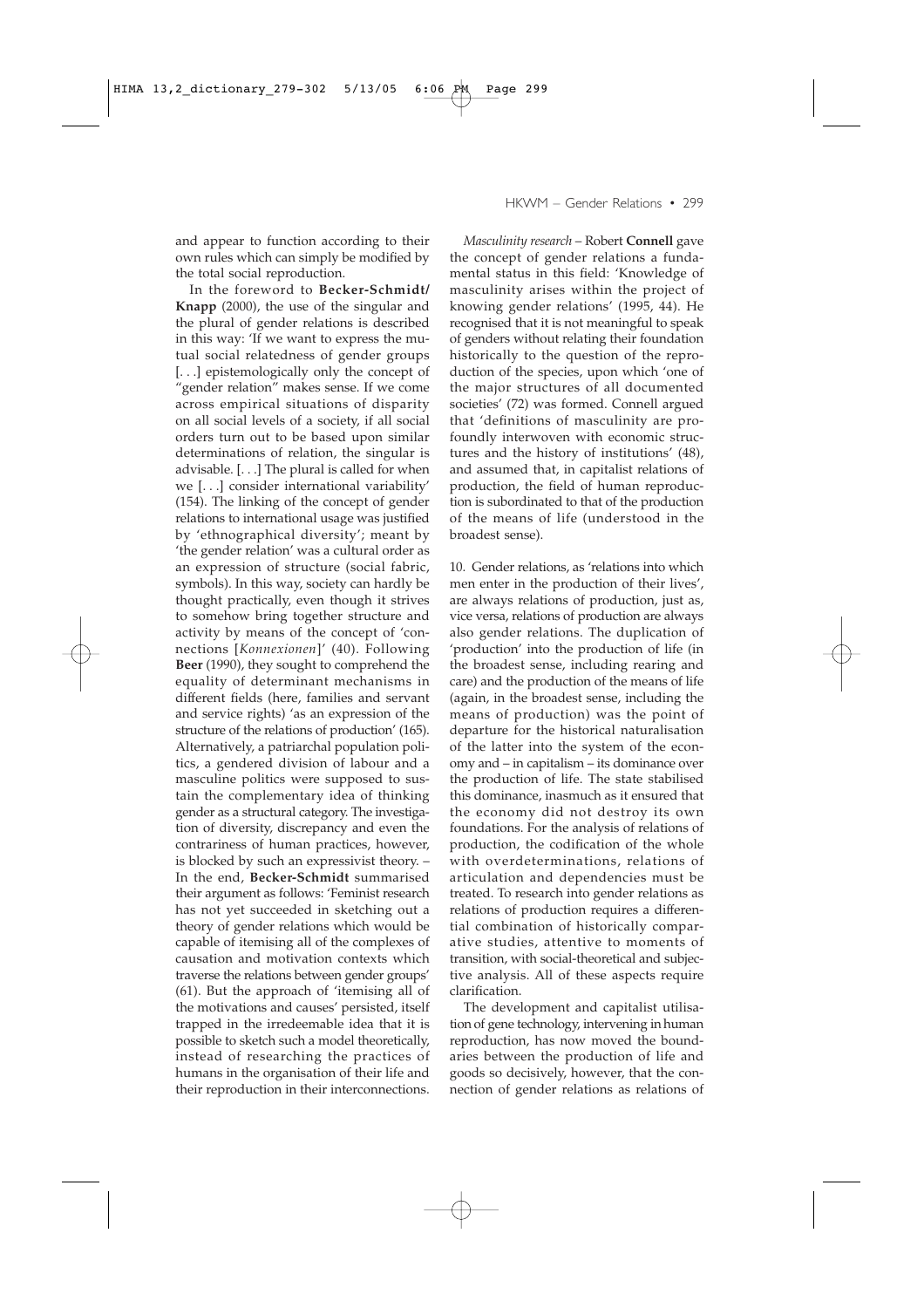production must be thought in a new way. If it could previously be assumed that capitalism allowed, for the purposes of its diffusion, the continuation of the 'domestic mode of production' of the family – or rather, thrived from it – capitalist industry is now pushing its borders further, into the terrain of the sexual body and its propagation. An antecedent was medical transplants, which turned the body into a usable resource of organs and opened up a new field of activity for business just as for crime. Reproductive medicine has moved the borders further. Sperm, eggs and embryos have become commodities; fertilisation, training and implantation have become services for sale. The ability to give birth can be bought like labour-power or like the right to use a body for sexual gratification. So long as the creation of children was not organised in a capitalist form, the protection of women and control of the woman's body appeared as a dimension of the second order of the relations of production. Now, however, her organs themselves – just as previously male sperm – are becoming raw material or means of production of a mode of production which has added a further form, that of the 'surrogate mother', to the former forms of individuality – such as housewife, business woman, wage-worker and prostitute – according to which sexual bodies were active and positioned in relation to each other. This is the beginning of a development whose effect upon gender relations constitutes the task of future analysis and a politics of emancipation. Within gender relations in which social interference in the lives of women with the ability to be mothers and the corresponding protective and blocking strategies was mostly haggled over and diminished, the penetration of the forms of capital into the sphere of procreation can bring all borders into flux.

At the beginning of the second wave of the women's movement great hopes of liberation were placed in reproductive technology. Shulamith **Firestone** (1970) regarded test-tube babies to be an indispensable revolution, because she thought the oppression of women as biologically determined. Donna **Haraway** proposed, in a fiercely contested manifesto, to infiltrate

gene technology with socialist-feminist principles, and argued for '*pleasure* in the confusion of boundaries and for *responsibility* in their construction' (1984/2004, 8). **Haraway** comprehended the 'translation of the world into an encoding-problem, into a pursuit of [. . .] a universal key which subjugates everything to an instrumental control' as an approaching 'info-tech of domination' (11). Since women have lost more than they have won from previous boundary consolidations, they should not withdraw to motherhood, human dignity and similar 'innocent' positions, but, instead, answer offensively the dimensions produced by the capitalist commissioning of this 'info-tech of domination', and the violence against women within it, with their 'own biotechnological politics' (13). Further, they should negotiate openly the problems of gene technology, taking into account gender, race and class as well as labour, poverty, health and economic power. Feminist science-fiction novels were an important medium for such negotiation ( Joanna **Russ**, Ursula K. **LeGuin**, Marge **Piercy**). A sociological fantasy was developed regarding what a transformation of gender relations by technological and economic development would look like, in the best as well as the worst of cases, if motherhood's attachment to the female body was dissolved, if dreams of an end to all natural lack were satisfied by capitalism in the form of 'flawless' children like commodities for exchange, or the humanmachine-boundary became permeable. Here, the threatening destruction of the earth by the neoliberal unleashing of a savage capitalism was anticipatorily explored. A world in which everything is subjugated to the profit principle cannot maintain itself without increasing self-destruction.

BIBLIOGRAPHY: ARBEITSGRUPPE ETHNOLOGIE WIEN 1989, *Von fremden Frauen. Frausein und Geschlechterbeziehungen in nichtindustriellen Gesellschaften*, Frankfurt/M; J.J. BACHOFEN 1967 (1861), *Myth, Religion and Mother Right*, tr. R. Manheim, London; V.M. BADER 1993, 'Benötigt der Kapitalismus das Patriarchat?', in: *EuS – Ethik und Sozialwissenschaften*, 4. Jg., H. 3, 227 et seqq; M. BARRETT 1980, *Women's Oppression Today*, London; S. DE BEAUVOIR 1952 (1949), *The Second Sex*, New York; R. BECKER-SCHMIDT AND G.-A. KNAPP (eds.) 1995, *Das*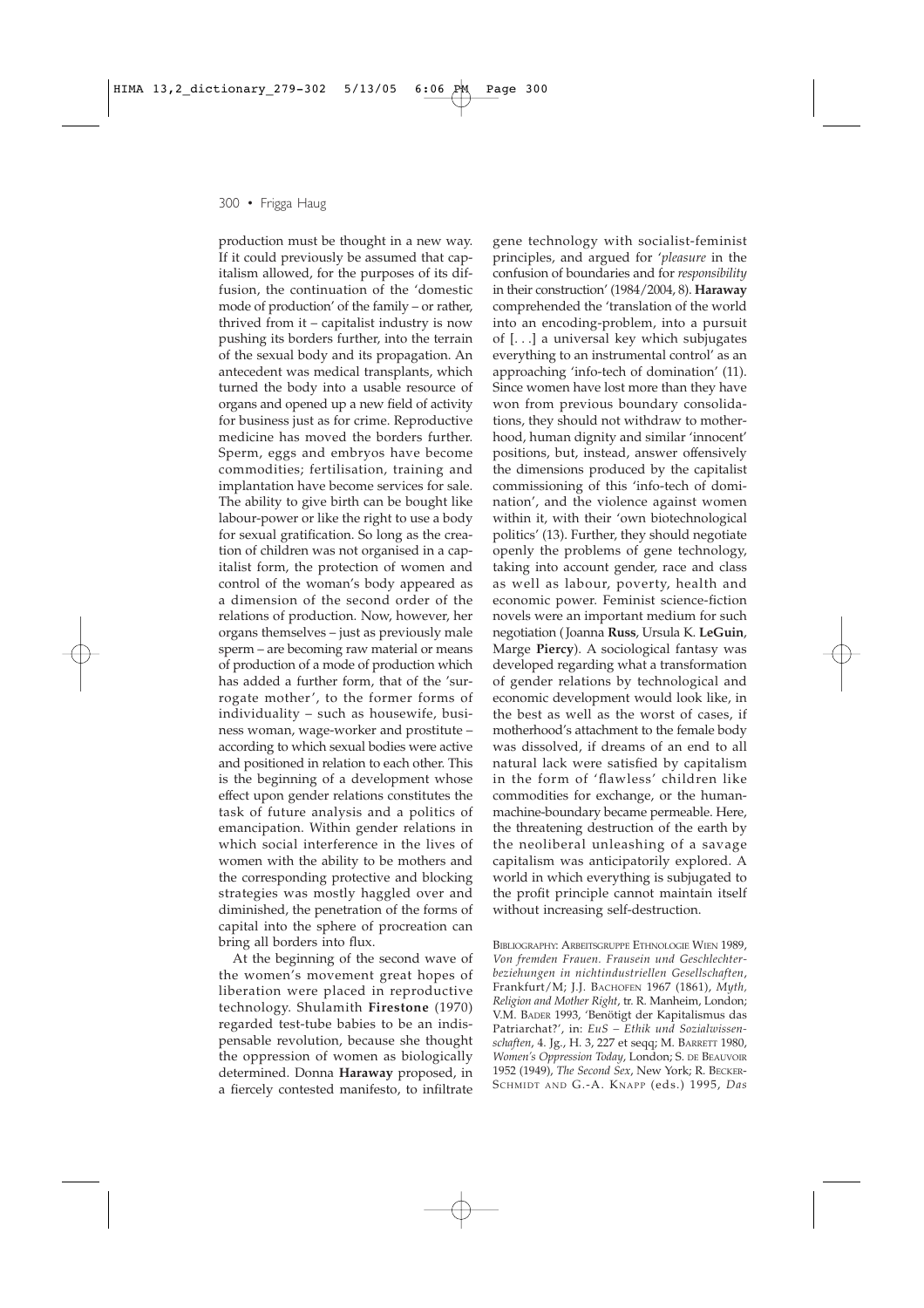*Geschlechterverhältnis als Gegenstand der Sozialwissenschaften*, Frankfurt/New York; R. BECKER-SCHMIDT AND G.-A. KNAPP (eds.) 2000, *Feministische Theorien zur Einführung*, Hamburg; R. BECKER-SCHMIDT 2000, 'Frauenforschung, Geschlechterforschung, Geschlechterverhältnisforschung', in *Feministische Theorien zur Einführung*; U. BEER 1990, *Geschlecht, Struktur, Geschichte. Soziale Konstituierung des Geschlechterverhältnisses*, Frankfurt/New York; U. BEER 1993, 'Die kleinen Fallstricke von großen Entwürfen', in *EuS*, 4. Jg., H. 3, 230 et seqq; C. BENARD AND E. SCHLAffer 1984, *Die Grenzen des Geschlechts. Anleitungen zum Sturz des internationalen Patriarchats,* Reinbek; H. BILDEN 1980, 'Geschlechtsspezifische Sozialisation', in K. Hurrelmann and D. Ulich (eds.), *Handbuch der Sozialisationsforschung*, Weinheim/Basel; E. BLOCH 1972, *Atheism in Christianity*, tr. J.T. Swann, New York; E. BLOCH 1987, 'Bachofen, Gaia-Themis and Natural Law' in E. Bloch 1987, *Natural Law and Human Dignity*, tr. D.J. Schmidt, Cambridge (MA.); B. BRECHT 1967, *Gesammelte Werke* (*GW*), Frankfurt/M; J. BUTLER 1993, *Bodies that Matter. On the Discursive Limits of Sex*, New York; J. BUTLER 1998, 'Merely Cultural', in *NLR*, I, 227, 33–44; J. COLLIER AND M. ROSALDO 1981, 'Politics and Gender in Simple Societies', in S.H. Ortner and H. Whitehead (eds.) 1981, *Sexual Meanings. The Cultural Construction of Gender and Sexuality*, Cambridge, 275–329; R. CONNELL 1995, *Masculinities*, Cambridge; G. DIETRICH 1984, 'Die unvollendete Aufgabe einer marxistischen Fassung der Frauenfrage', in Projekt Sozialistischer Feminismus (ed.) 1984, *Geschlechterverhältnisse*, Berlin/W, 24–41; G. DUPRÉ and P.P. REY 1978, 'Reflections on the Relevance of a Theory of the History of Exchange', in D. Seddon (ed.) 1978, *Relations of Production. Marxist Approaches to Economic Anthropology,* London, 171– 208; B. EHRENREICH 1984, *The Hearts of Men: American Dreams and the Flight from Commitment*, New York; Z. EISENSTEIN (ed.) 1979, *Capitalist Patriarchy and the Case for Socialist Feminism*, New York; A. FERGUSON 1979, 'Women as a New Revolutionary Class', in P. Walker (ed.) 1979, *Between Labor and Capital*, Boston, 279–309; S. FIRESTONE 1970, *The Dialectic of Sex: The Case for the Feminist Revolution*, New York; N. FRASER 1989, *Unruly Practices. Power, Discourse and Gender in Contemporary Social Theory*, Cambridge; M. GODELIER 1977 (1973), *Perspectives in Marxist Anthropology*, tr. R. Brain, Cambridge; E. GOffman 1994, *Interaktion und Geschlecht*, Frankfurt/M; O. DE GOUGES 1979 (1791), 'Declaration of the Rights of Women and the Female Citizen', in D.G. Levy, H.B Applewhite and M.D. Johnson 1979, *Women in Revolutionary Paris 1789–1795: Selected Documents Translated with Notes and Commentary,* Urbana, 87–96; J. HABERMAS 1984 (1981), *The Theory of Communicative Action Vol. 1: Reason and the Rationalization of Society,* tr. T. McCarthy, Boston; J. HABERMAS 1987 (1981), *The Theory of Communicative Action Vol. 2: Lifeworld and System: a Critique of Functionalist Reason*, tr. HKWM – Gender Relations • 301

T. McCarthy, Boston; D. HARAWAY 1987, 'Geschlecht, Gender, Genre. Sexualpolitik eines Wortes', in K. Hauser (ed.), *Viele Orte überall?*, Berlin/Hamburg, 22–41; D. HARAWAY 2004 (1984), 'A Manifesto for Cyborgs: Science, Technology and Socialist Feminism in the 1980s' in D. Haraway 2004, *The Haraway Reader*, New York, pp. 7–46; O. HARRIS AND K. YOUNG 1981, 'Engendered Structures: Some Problems in the Analysis of Reproduction', in J.S. Kahn and J.R. Llobera (eds.) 1981, *The Anthropology of Pre-Capitalist Societies,* London and Basingstoke, 109–47; H. HARTMANN 1981, 'The Unhappy Marriage of Marxism and Feminism: Towards a More Progressive Union', in L. Sargent (ed.) 1981, *Women and Revolution*, Boston; F. HAUG 1993, 'Knabenspiele und Menschheitsarbeit', in *EuS*, 4. Jg., H. 3, 215–23 (reworked version in F. Haug 1996, *Frauen*-*Politiken*, Hamburg, 125–54); F. HAUG 1998, 'Gramsci und die Produktion des Begehrens', in *Psychologie und Gesellschaftskritik*, 18. Jg., Nr. 86/87, 75–91; W.F. HAUG 1993, 'Geschlechterverhältnisse in der Philosophie', in W.F. Haug 1993, *Elemente einer Theorie des Ideologischen,* Berlin-Hamburg, 204–8; H. HEISE 1993, '"Am Anfang steht die Unterwerfung" (der Frauen)?', in *EuS*, 4. Jg., H. 3, 235 et seqq; A. KOLLONTAI 1971 (1920) 'The New Morality and the Working Class', in A. Kollontai 1971, *The Autobiography of a Sexually Emancipated Communist Woman*, tr. S. Atansio, New York; P. LAFARGUE 1995, *Geschlechterverhältnisse. Ausgewählte Schriften*, ed. F.Keller, Hamburg; J.-F. LAFITAU 1983 (1724), *Moeurs des sauvages américains. Comparées aux moeurs des premiers temps*, Paris; R. LANDES 1938, *The Ojibwa woman*, New York; E. LEACOCK 1981, *Myths of Male Dominance*, New York; I. LENZ 1995, 'Geschlechtssymmetrische Gesellschaften. Neue Ansätze nach der Matriarchatsdebatte', in I. Lenz and U. Luig (eds.) 1995, *Frauenmacht ohne Herrschaft. Geschlechterverhältnisse in nichtpatriarchalen Gesellschaften*, Frankfurt/M, 26–87; C. LÉVI-STRAUSS 1968, *Structural Anthropology*, London; C. LÉVI-STRAUSS 1979, *Myth and Meaning*, New York; U. LUIG 1995, 'Sind egalitäre Gesellschaften auch geschlechtsegalitär?', in I. Lenz and U. Luig (eds.), *Frauenmacht ohne Herrschaft*, Frankfurt/M, 88–169; C.P. MACCORMACK AND M. STRATHERN (eds.) 1980, *Nature, Culture and Gender*, Cambridge; R. MCDONOUGH AND R. HARRISON 1978, 'Patriarchy and Relations of Production', in A. Kuhn and A. Wolpe (eds.) 1978, *Feminism and Materialism. Women and Modes of Production*, London; K. MARX 1972, *Ethnological Notebooks*, edited by L. Krader, Assen; K. MARX AND F. ENGELS 1975, *Collected Works* (*MECW*), London; C. MEILLASSOUX 1981 (1975), *Maidens, Meals and Money*, London; C. MEILLASSOUX 1994, 'Anthropologie', in *HKWM*, Vol. 1, 1994, 309–20; J.S. MILL, H. TAYLOR MILL AND H. TAYLOR 1997 (1869), *The Subjection of Women*, London; J. MITCHELL 1974, *Psychoanalysis and Feminism*, New York; M. MOLYNEUX 1977, 'Androcentrism in Marxist Anthropology', *Critique of Anthropology*, Vol. 3,